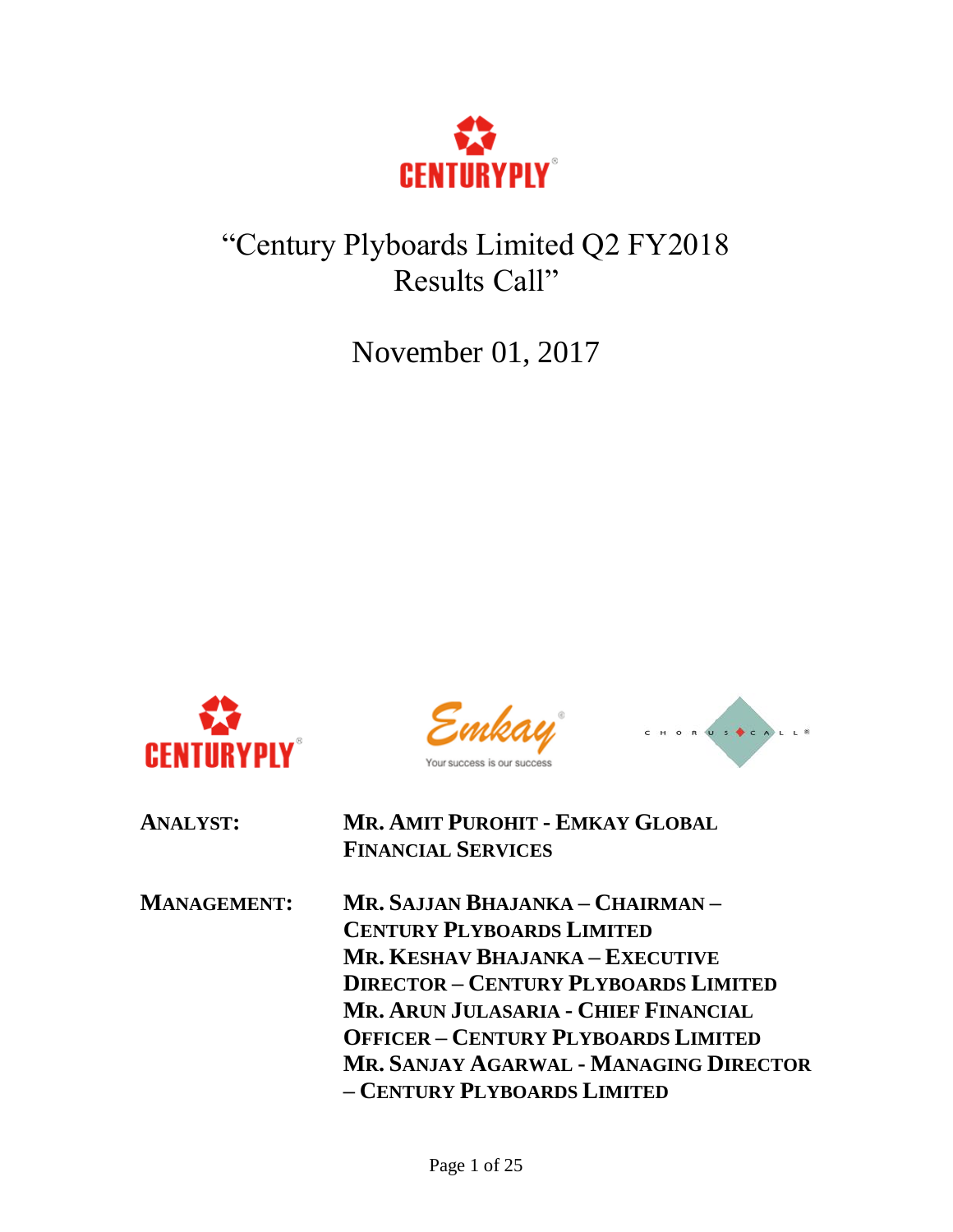

- **Moderator:** Ladies and gentlemen, good day and welcome to the Q2 FY2018 Results Calls of Century Plyboards Limited hosted by Emkay Global Financial Services. We have with us today, Mr. Sajjan Bhajanka, Chairman, Mr. Keshav Bhanjanka, Executive Director, and Mr. Arun Julasaria, Chief Financial Office. As a reminder, all participant lines will be in the listenonly mode and there will be an opportunity for you to ask questions at the end of today's presentation. Should you need assistance during the conference call, please signal an operator by pressing "\*"then "0" on your touchtone phone. Please note that this conference is being recorded. I would now like to hand the conference over to Mr. Amit Purohit from Emkay Global. Thank you and over to you Sir!
- **Amit Purohit:** Good afternoon everyone. I would like to welcome the management and thank them for giving us the opportunity. I would now handover the call to Mr. Sajjan Bhajanka for his opening remarks and over to you Sir!
- **Sajjan Bhajanka:** Thanks Mr. Purohit. Good afternoon friends. I am Sajjan Bhajanka, Chairman of the Company. Sanjay Agarwal our MD he also joins me and as Amit told Keshav is there, Arun Julasaria our CFO is also there.

Friends, this had been very challenging quarters as you are aware there are so many weightage due to the GST implementations and more particularly like in our field on laminates there were 18% GST, so it did well. There were a lot migration from unorganized to organized and we had a sort of supply all the time, so we are enhancing our capacity may be December onwards we shall increase our capacity by 50% then we will be in position to get the enhanced demand up to the extent of another 50%.

As far the plywood is concerned, yes it was a big quarter, but always there was a news that GST on plywood would be reduced to 18%, so channel was very apprehensive and particularly they were shying from buying the material, so they were maintaining their inventory at the lowest possible and in response to our inventory were increasing. So that way there used to be one month inventory in the channel, so that has substantially reduced, so as and when this is decided either side, either it is decided that it will remain at 28% or it is decided that it will reduce to 18%, so after that the normalcy will return to the market, but there are very fair chances that GST would come down, because we have been meeting with the people in position, bureaucrats, even the ministers and all of them are assuring us that we are working on restructuring the GST and likely that either may be in the next committee or the next to next committee only very few items would be kept in 28% maybe the ES goods or the sea goods and I do not think plywood would continue in 28%, but until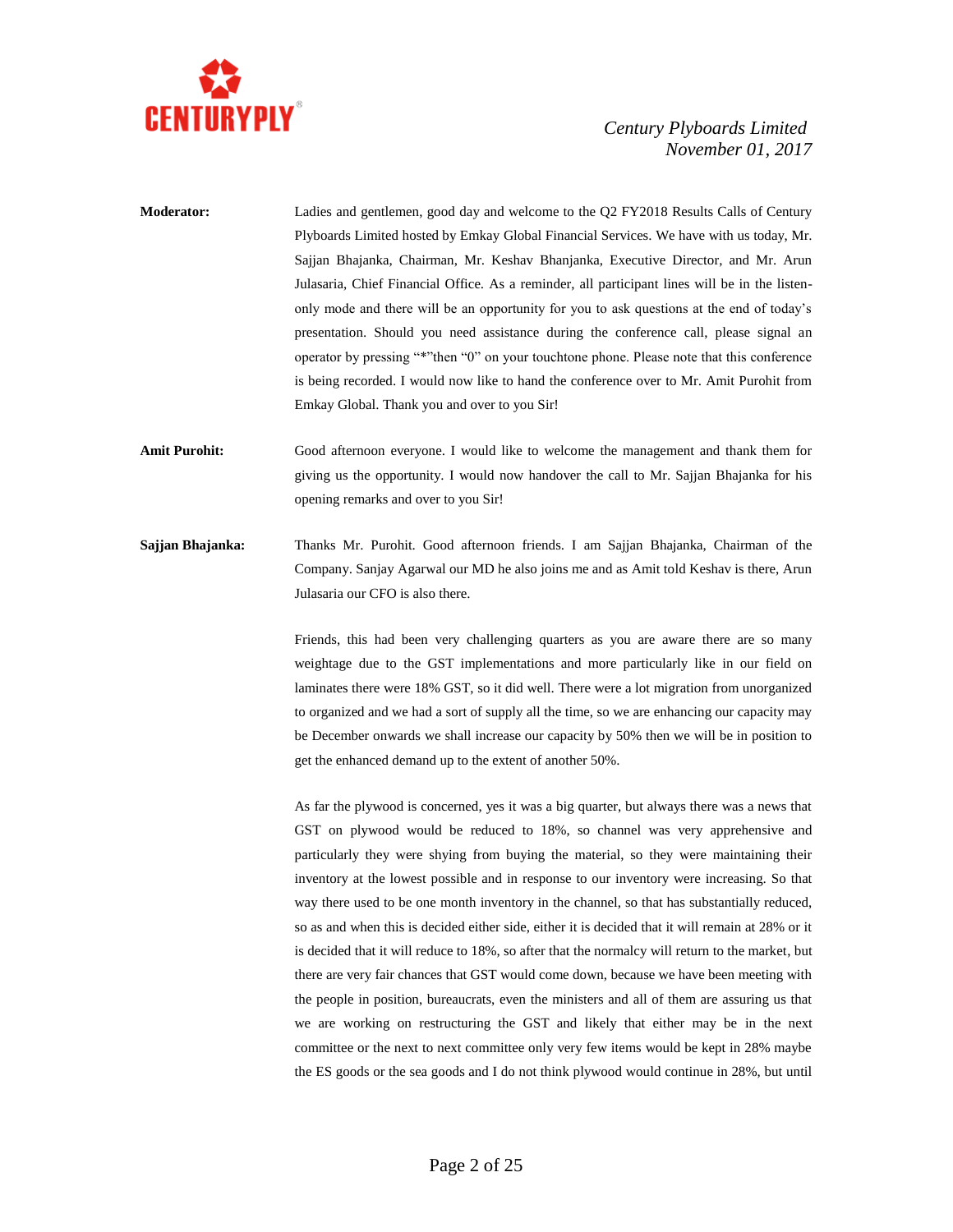

the final decision is taken we are keeping our fingers crossed, but in the meanwhile we are doing the best possible from our side.

Now our Chennai particleboard plant will be almost running to the full capacity. MDF is stabilizing and almost we have reached 70% capacity utilization and we are augmenting our marketing assets also, but hopefully will be in position to balance manufacturing and marketing, so whatever we manufacture we will be to market in the month of November. So there is where is a good demand for MDF so that way it is a positive thing. We are struggling to keep our raw material cost low all these quarters, first quarter and second quarter because of raw material is not coming from Laos and Myanmar.

Thankfully Myanmar government has allowed cutting of the timber from April 1, 2017 so the timber operations are going on and as usual in Myanmar in the last quarter we are expecting the arrival to our Myanmar factory and as soon as we receive the material from the jungle, we should start processing the same and again, we will be getting cheap raw material from Myanmar unit. Laos almost they have taken the final decision not to allow export of veneer so only last month we have received the remaining consignment from the earlier stock and now since that veneer would not come to India anymore from Laos. So one of our factory in Laos, we have converted to a plywood factory because the raw material quality is very good there, the prime material like architect for grade material that use Keruing and things, long durable hardwood is available there, so some premium products we have started the manufacturing in Laos itself and material have already started coming to India. So by and large scenario and now I hand over to Mr. Arun Julasaria for his initial comments and some financial data and thereafter we shall open for the question and answers.

**Arun Julasaria**: Good afternoon ladies and gentlemen. Before I start I would like to say that this concall just to discuss some historical numbers and future outlook. It should be in no way to be taken as an invitation to invest in the company.

> We have already circulated the financial results along with analytical presentation with detailed figure working and I hope most of you have gone through that, so I will not take much time in describing the figures. I will just take through the figures.

> If you see the topline of the company, year-on-year there is a slight growth of 2.6%, but if you compare it on Q-on-Q basis then there is a growth of 8.2%. Likewise, if you see the EBITDA margin, which are now 15.7% compared to 16.6% year-on-year in last quarter, but if you compare it quarter-on-quarter, in the immediately preceding quarter it was 14%. So quarter-on-quarter basis there is substantial improvement, but if you see year-on-year there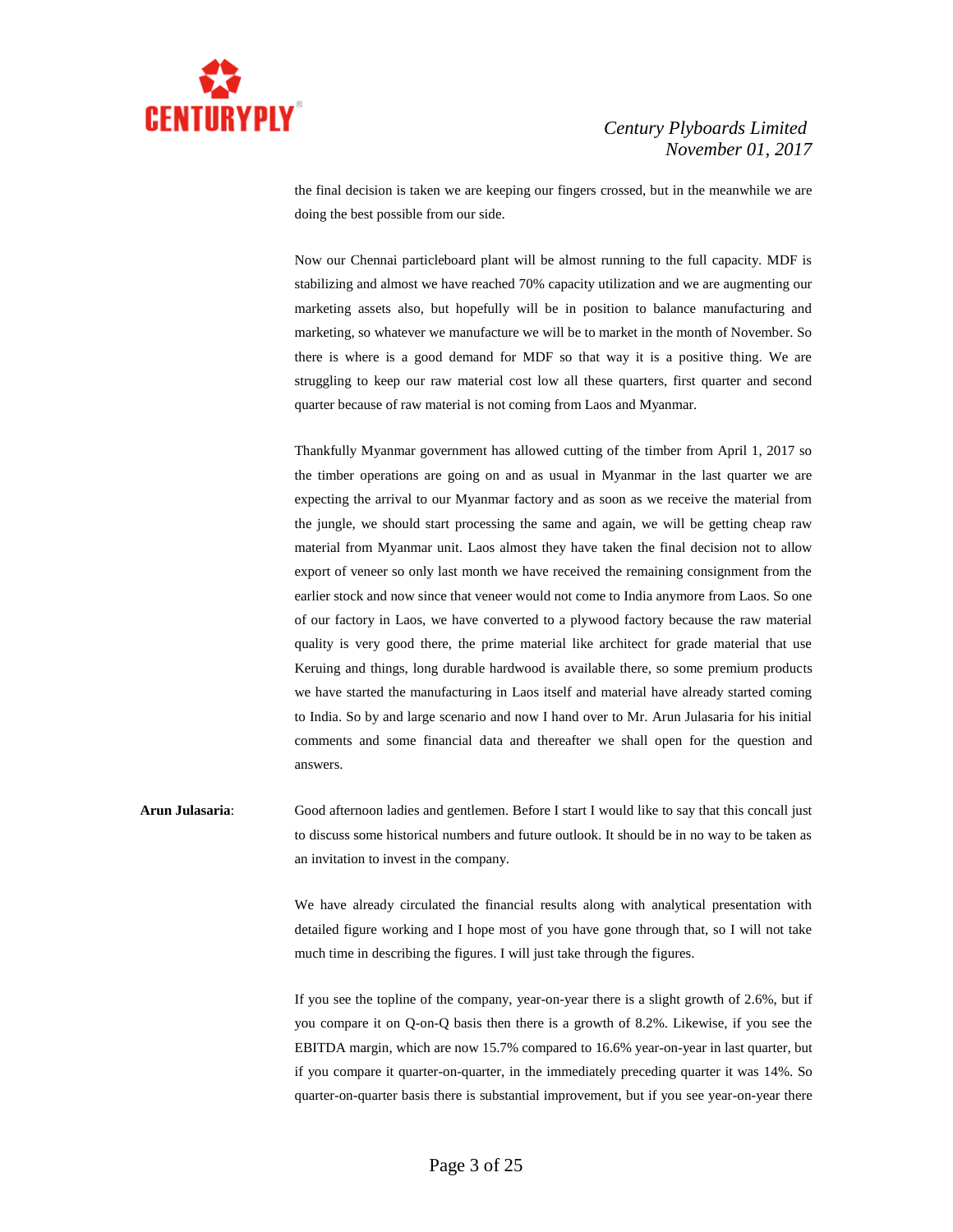

is some decline on tax front you will find the tax for the quarter is bit higher, but if you see at six months the tax is at 21%, which can be maximum but for the quarter it is higher because of some low profitability in our exempted factory. If you see segmentally then our laminated division has outperformed. Now I will open the conference for question and answers.

- **Moderator:** Thank you very much Sir. Ladies and gentlemen we will now begin with the question and answer session. We will take the first question from the line of Anand Bavnani from Samiksha Capital. Please go ahead.
- **Anand Bavnani**: Good afternoon Sir. Sir, on the cash front you mentioned lower profitability in Assam units led through higher tax rate, Sir can you elaborate a bit more on the reason for lower profitability in that unit?
- **Sajjan Bhajanka:** In Assam major raw material comes from Meghalaya. Meghalaya forest they usually have working plan so this year so far the working plan was not released that is why the timber plants and the veneer from the jungle timber was not coming and then the veneer plywood are not coming and due to this scarcity prices increased from Rs.250 to almost Rs.400 for the plants for some timber and even after paying that amount these was not available, so now already they have got the working permits and now already the material has started coming and we have reached our normal production, but the prices yet to come down so from Rs.400 it has already come down to Rs.350 and may be in a month or two it will be back to almost the old prices, so that is the one reason and another was we have commissioned a new plant in Assam because the North East incentive scheme was expiring on March 31 last year, so before that we have commissioned the new unit in Assam and in that new unit Purbanchal timber we shall get subsidy for now another 10 years like excise, subsidy and even the transport subsidy so those recently we are getting for another 10 years so that was the idea to keep the benefit of excise going on, but in the meanwhile after the introduction of GST, especially this started with July 1, 2017 that it has covered the whole of last quarter, so we have yet to get single penny refund either the state GST on in the central GST. So that has disrupted our financials a bit because your part of working capital is blocked in that and Guwahati units, we were getting the excise refunds earlier and we had to pay only 1% sale tax, 99% we are refunded with our sales so in all unit we have expired our sale tax benefit, but in the new unit we are entitled to sale tax benefit, so the state government has not yet notified the modalities how will refund. They have announced they will do it. They have announced there was many disruptions on all the benefits under the NIPP and under state policy would be continued and the procedures would be appropriately modified to continue the benefit so that is the reason.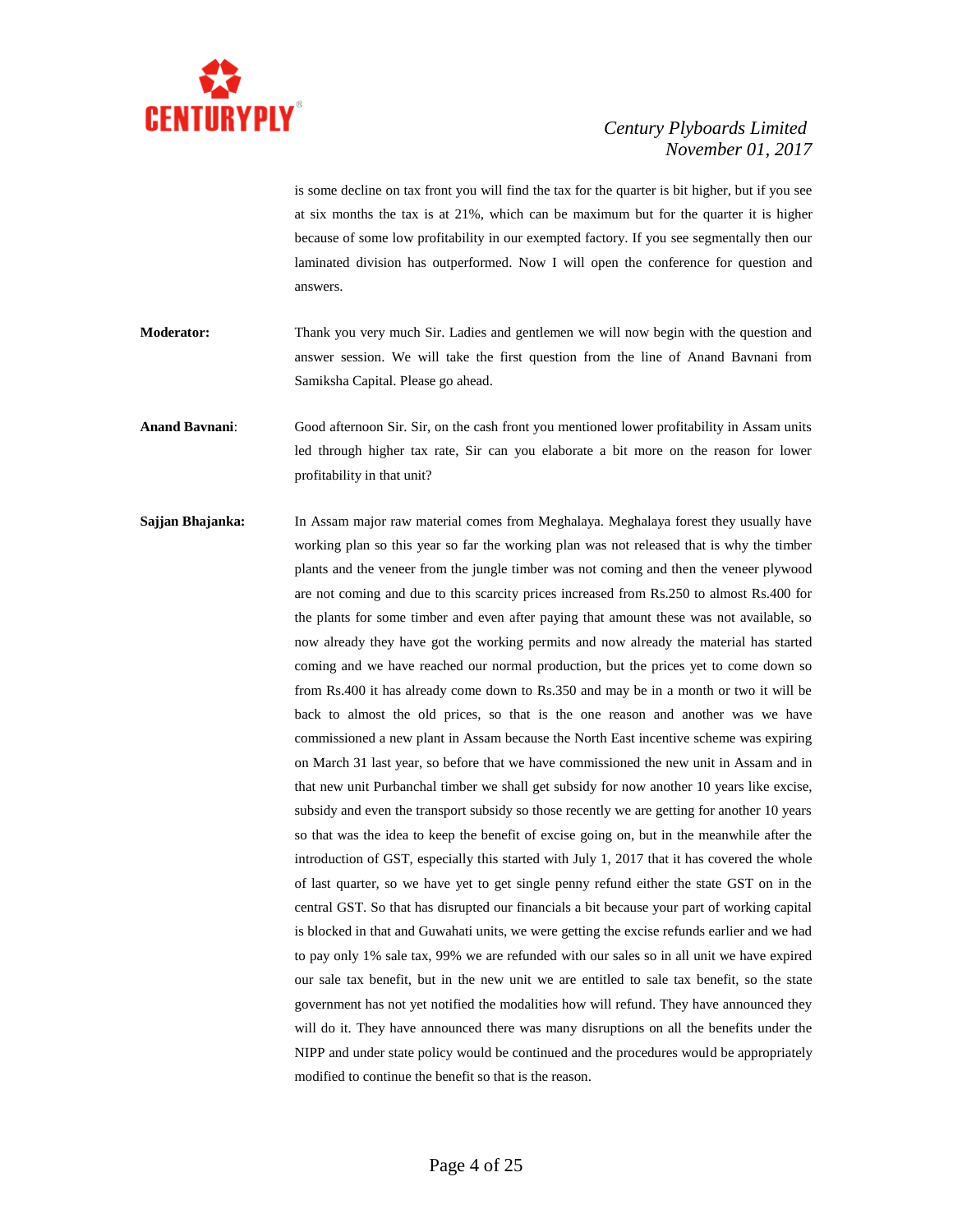

**Anand Bavnani:** Can we expect let us say once this state policy comes in there might be some tax reversals, may be we have old provision in this quarter is that the right way to think of it?

**Sajjan Bhajanka:** This is more pertinent to the northeast because in the north east earlier like whatever we are paying from the PLA in the cell zone we are getting that, but now central government has announced that whatever the central GST they get they will refund only 58% of that because 50% will go to state in view of the VAT and 50% will go to centre in view of the excise. So they were supposed to return the entire excise but they have issued the notification that they will refund only 58% of central GST because the amount, which they collect 42% of that they would be giving to the states and the states they have not notified AER. The states only Kashmir they have notified that yes we shall refund 42% from our state exchequer. So this debate is going on and you know government is very prompt in collecting the tax, but are very, very lousy in refunding the money. Hopefully within another month or two things will be in place and we are trying our best. We have approached the people, they say you can go to court because this is promissory estoppel we have put the investment against the promise, but we are refraining from that because all the minister, the states and the centre they are assuring we are giving the notification, and we shall give it, so we are refraining from going to court, because otherwise the matter would become subjudice and it may take longtime to settle.

- **Anand Bavnani**: Sir, second question was on margins, now if I see our gross margins have fallen a bit, but EBITDA margins are broadly constant year-on-year, so there is an improvement in our reduction in our operating cost if you can help us to understand the reason for it and is this improvement in operating cost sustainable or is it one-off?
- **Sajjan Bhajanka:** Nowadays our portfolio is this, we have some new plants like particleboard in Chennai, so where the interest is very high because it is a new investment and the raw material cost on the particleboard is very low, so EBITDA margin in particleboard is very high. So that improves our EBITDA margins similarly now we have commissioned an MDF plant. Again, there is more than 350 Crores investment, so again the interest would be higher there, but again the raw material cost on MDF is very low less than 50% of the sales realization. So there the EBITDA would be higher, so EBITDA I think for coming future would be higher and like states yes it will be a little less due to the reasons I have already explained the raw material cost is increasing, but if like laminates if GST reduce on all other products, which is very likely on the MDF, particleboard and plywood from 28% to 18% that will help the company to improve all the parameters.

**Anand Bavnani:** Thank you Sir. I will come back in the queue for additional questions.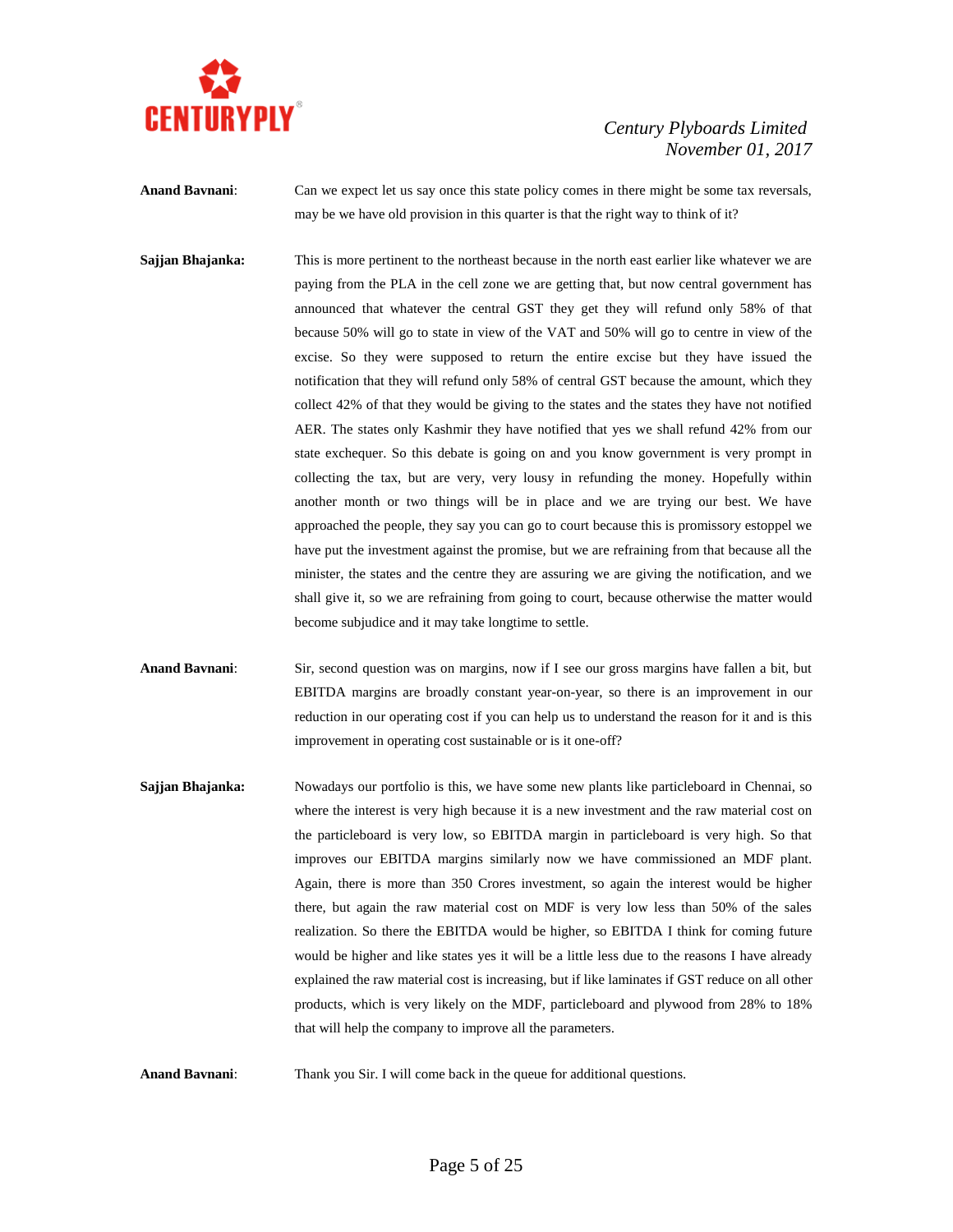

- **Moderator:** Thank you. We will take the next question from the line of Prashant Kutty from Sundaram Mutual Fund. Please of ahead.
- **Prashant Kutty:** Thank you for the opportunity Sir. Sir, the first question is on the plywood side, you said that obviously the plywood demand was impacted by higher GST rate. I believe you would have even spoken about the same in last quarter about the way bill still has not come up so may be that will probably ease, is there a case that the unorganized market is growing much faster over here at this point of time, or is that the general demand is weak?
- **Sajjan Bhajanka:** The major reason was there. They are generally dry now because they are expecting the GST rate on plywood would come down from 28% to 18%, so they are maintaining lowest possible inventory with them. So earlier at least one-month material used to be in the channel so that has to be reduced that is one of the reasons. Another reason in this quarter was the festive demand because the Durga Pooja was there and it was just like a month before Diwali, also people buy material little in advance so that just due to Durga Pooja and Diwali, there were some impact because as retail sale continues up to the last, but the wholesale sale from our side it stocks before the festival season and Keshav is also joining me and answering your question.
- **Keshav Bhanjanka**: Prashant, it definitely will become easier for the annual basis, actually if you see when the state borders have been removed it is much easier to transact in black as compared to what was the situation earlier. Now with the check post has been removed it is practically impossible to control tax arbitrage, it is practically impossible to limit the amount or the quantum of the material that is moving so definitely the unorganized sector is having an advantage right now and this advantage is likely to continue till the e-way bill comes in on April 1, 2018.
- **Prashant Kutty:** But in general Sir, just in regard to this festive demand you have said that thereafter how is the demand in the terms of, how the October trend been in the sense in terms of demand?
- **Sajjan Bhajanka:** There are many signals that one thing is that the government is considering to increase the exemption limit for the composition scheme like up to 1.5 Crores that meeting in Delhi, two days back, they have decided to extend it from 1 Crores to 1.5 Crores, so earlier also the excise benefit was up to 1.5 Crores so only change is that earlier if they do not cross 5 Crores then they were getting benefit up to 1.5 Crores. So this time that limit is not there. So only unit legal would be who have not crossed 1.5 Crores in the last financial year and are not likely to cross this financial year and there are many other checks and measures so government is little bit shying away now saying all the protest in everything from imposing all the checks and measures, but they have to, they cannot give free hand to anybody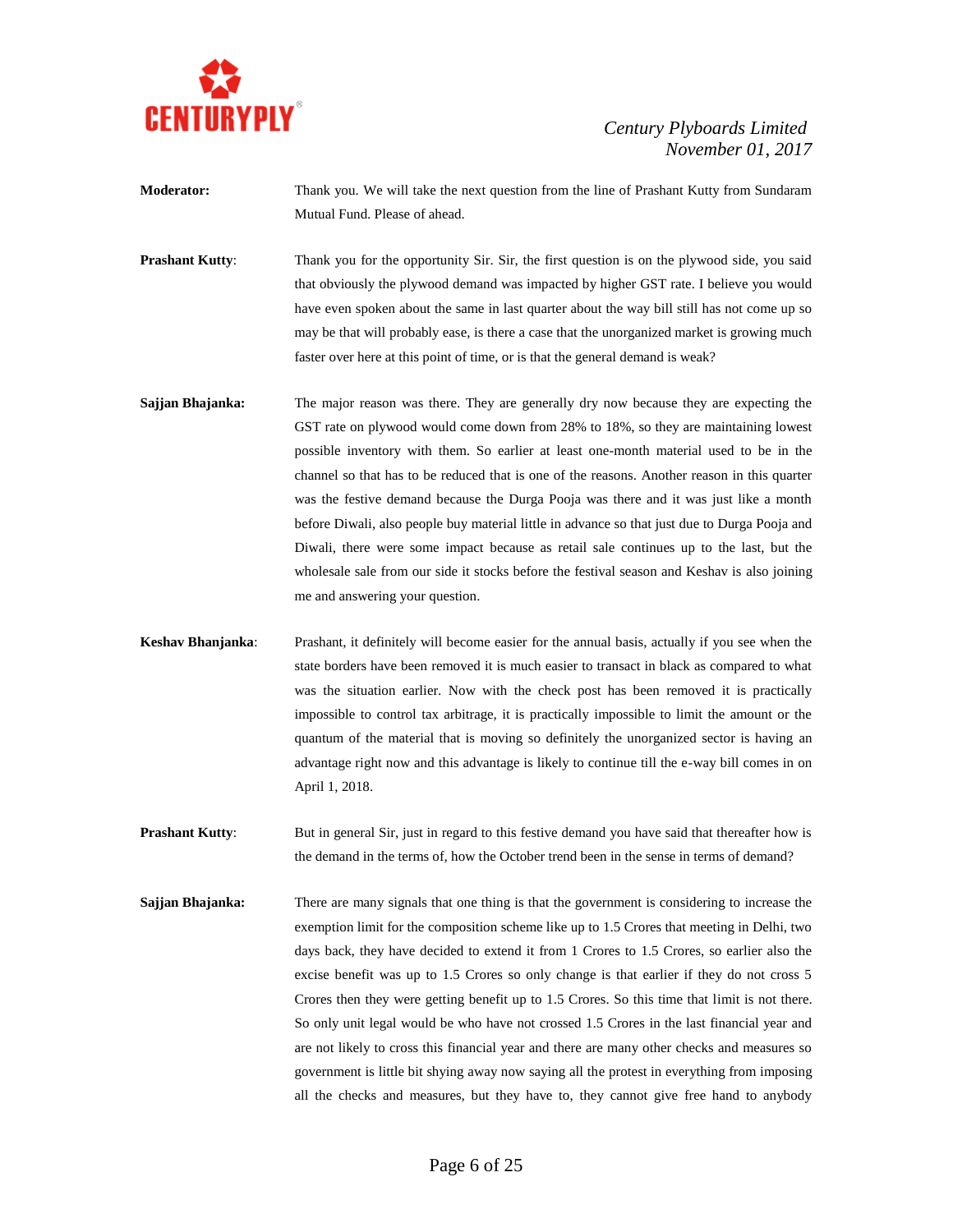

manufacture and sell and without any checks like that are no state borders like I said, so it will become very easy for them to move the material they are not filing any return also, so once e-way bill is introduced, once there would be some checks and measures then to understand, removal on these things may not be possible. Another change is that now because the projects they are getting input credit against the GST period, so everybody is insisting for the bills, for the housing sectors they are insisting for the bills, all the projects, all the government departments insisting for the bills, so there would be some pull for the duty paid material so that will help us. In future and when the checks and measures would be there then the unorganized sector because usually, again I will repeat, which I told in the earlier meeting consents that in plywood sector there are around 3300 units out of which 2500 units are totally exempted. They never cross 1.5 Crores turnover and there are 700 units, which cross 1.5 Crores, but they do not cross 5 Crores, so they are eligible for the benefit in the next financial year, so those units will now lose the benefit and out of this 2500 units if checks and measures in reality no plywood factory can survive with our annual turnover of 1.5 Crores, so if checks and yields are there the people asking for the bills and other things are there then there would be a sort complaints and once compliance is heard then there would be level playing field between the organization.

- **Prashant Kutty:** Sir, my second question is on the MDF realization Sir, how are the realization trend in MDF Sir?
- **Sanjay Agarwal:** Sanjay here. The MDF realization right now we have placed ourselves in the market, which is above our other competitors, but just equal to or may be 1% lower to Green so that we have some advantage in the market and the realization is about I think will be Rs.23000 per cubic meter, so I think that is what we expected also and the market seems to be quite ready to receive us and the first and the best thing which has happened is we have received the quality very well. They have appreciated the quality that which is the best quality possible in the market today, so if we win the quality war then the rest of the war we can certainly heighten a bit.
- **Prashant Kutty:** That is all from my end. Thank you.

**Moderator**: Thank you. We take the next question from the line of Rahul Agarwal from ICICI Prudential Life Insurance. Please go ahead.

**Rahul Agarwal:** Thanks for the opportunity Sir. Most of my questions are answered. One last question on these dealer incentives has you seen any change in this or there is any change from your end on this?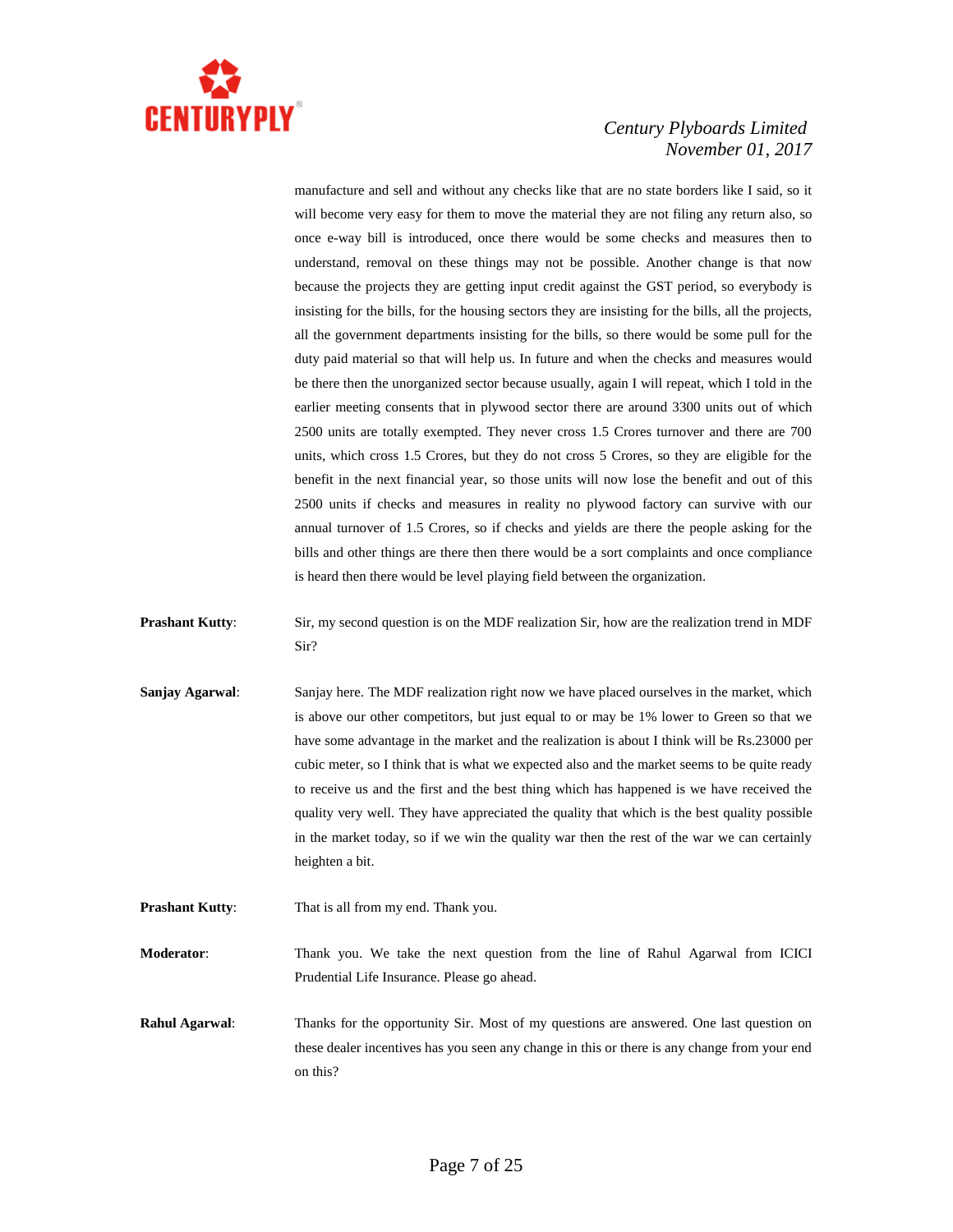

- **Sanjay Agarwal**: I think we have stringent formulas and we just keep changing the incentives at times, but the percentage outgo remains the same. In a particular quarter, it may be little low, in a particular quarter it may go little up, so all those things happen during the year, so what happens at times my sales people will decide that we will pay some money this quarter and we will spend in the next quarter or the last quarter something like that, so that is all, otherwise on a year-to-year basis you find this quite similar.
- **Rahul Agarwal**: So because of GST there has been no change in your dealer margins or anything?
- **Sanjay Agarwal:** No, right now I do not think there is a change.

**Rahul Agarwal:** Sir, on the MDF how do you see it ramping ups this year and the next year?

- **Sajjan Bhajanka**: We are a little bit bullish on MDF because we have seen our present capacity for MDF in India at the moment is within 1 million cubic meters and China is now MDF capacity is 40 million cubic meters, almost 50% of worlds capacity and China's plywood volume is 60 million cubic meters and particleboard volume is 20 million cubic meters, so the plywood 50% and MDF and particleboard is 50% and in India MDF is within 1 million cubic meters, particleboard is again within 1 million cubic meters and the plywood I think is around 8 million cubic meters, so there is a vast difference, but ultimately what happens in China it happens in India may be after 10 years and this gap is bridging, so we are seeing the trend and particularly the particleboard and MDF. Particleboard is available at like plywood we sell usually for \$700 to \$800 equivalent per cubic meter whereas the MDF price is less than \$400 cubic meter and particleboard price is that is \$200 cubic meter, so there is vast gap and Indian market is very, very price sensitive. So in future the demand for MDF and particleboard would grow substantially and so I can say the demand for plywood or growth for plywood would be subdued a bit. Plywood also grows because you see it still growing in China. They are adding new capacity every year of the whole capacity, but the phase is slower and in India best of growth for MDF and particleboard would be much faster.
- **Rahul Agarwal**: So Q4 should be good enough quarter for us to have our MDF plant completely in commercialization right?
- **Sajjan Bhajanka**: Yes, in Q3 we shall achieve minimum 75% capacity utilization and Q4, I think we shall be operating 85% to 90% capacity utilization.
- **Rahul Agarwal**: Looking at the current pricing scenario in the market you think your margin of around 20%, 25% would be maintained in that?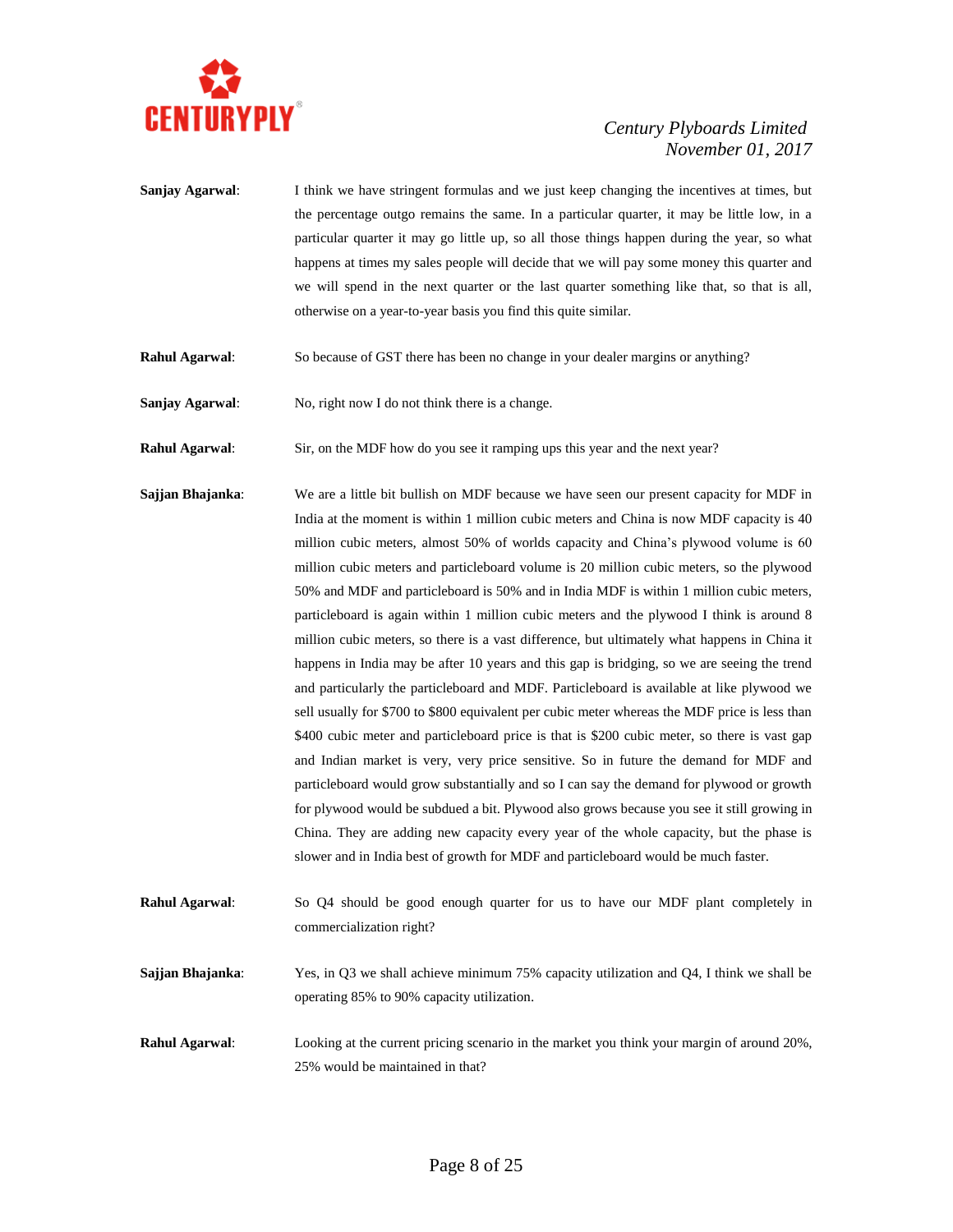

**Sajjan Bhajanka**: Hopefully.

 *Century Plyboards Limited November 01, 2017*

**Rahul Agarwal:** My last question is on the unorganized dealer part so do you see them transitioning more towards being organized in that sense? **Sajjan Bhajanka:** I foresee if things do not change, if the SSI limits or some of the business limits keep on

rising because under the public pressure first they said it is 50 lakhs, 60 lakhs, then to 75 lakhs then to 1 Crores, now they come to 1.5 Crores tomorrow there may increase further, so there would be a scenario where both the sectors would exist side by side then some of the dealer whose turnover is very high because if they buy from non-GST compliance people then they have to pay GST and they can charge public, but they have to pay. So there would be two sets of distributors; one who is the big whose turnover is more than 1.5 Crores per annum. They will buy from the GST paid material from the organized sector and the people whose turnover is very less they may confine to non-GST paying companies the producers, but our total scope would be this, the volume wise we control only around 20% of market size, but value wise we control 30%. Both of this will increase, so volume wise also it will increase from 20% to say 30% and value wise also it will.

**Rahul Agarwal**: Thank a lot and all the best.

**Moderator:** Thank you. We will take the next question from the line of Rahul Agarwal from VEC Investments. Please go ahead.

- **Rahul Agarwal**: Sir, good afternoon. Just to carry on the question of the earlier participant on the ramp up of MDF and particleboard so my understanding was MDF and particleboard both peak sales should be about for MDF it is about 500 Crores to 600 Crores and particleboard is about 60 Crores, 70 Crores, if you are saying that the ramp up is going to be so fast of 80%, 85% almost by a fourth quarter of this year so should we expect fiscal 2019 you should see full utilization and then you have to again announce capex for MDF is that understanding right?
- **Sajjan Bhajanka:** Hopefully. I am seeing great future and I foreseeing the capacity expansion and even many other people are planning and then we will not leave any space for the other peoples to takeover, so I think Green is also planning the second plant in south and Action is also enhancing their capacity and hopefully we have to maintain our leadership.

**Rahul Agarwal**: On the operating margin side you said for both the segments we should average about 25% is that right or it should be lower because there is a lot of supply coming from other companies also?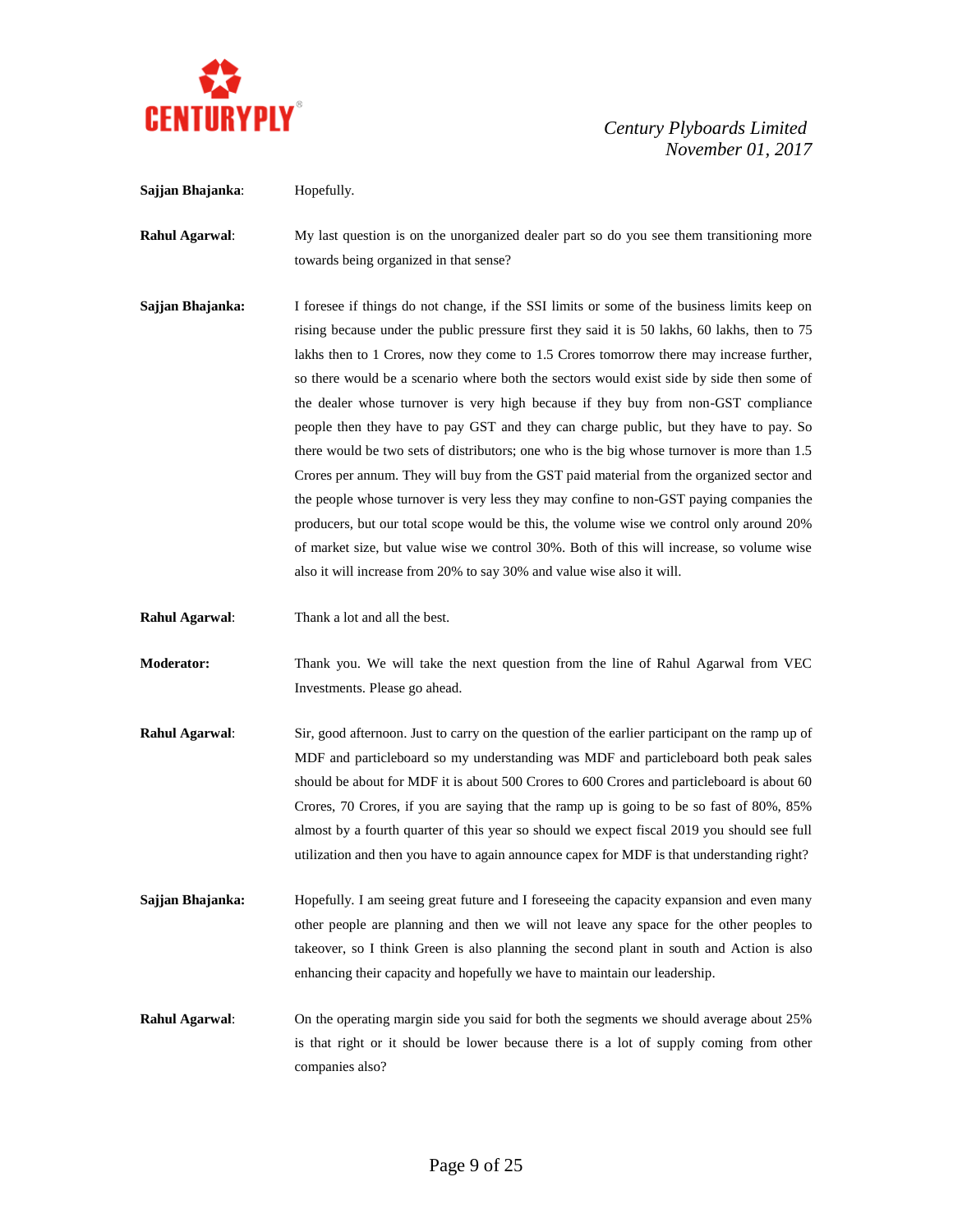

- **Sajjan Bhajanka:** There can be some temporary pressure on margins, but it should be temporary thing because there are many segments who are still not using MDF so if we do the promotion, we will reach out to them because now the limitation while the availability of material and usually the people are selling MDF against the government and in the last two or three years, I think whatever is manufactured in the county is sold easily and over and above that imports are being continued even paying antidumping duty, so because your availability is the major factor. There was a time only 200 cubic meters were available and that was also not being sold by Mangalam and New Chem and after that almost 1200 capacity came within a year and the entire material was sold within a year, so that way when the capacity will grow market will also grow. They sell much cheaper product reasonably good product, stable product and in organized contract manufacturing they use only MDF and particleboard. They do not use plywood at all.
- **Rahul Agarwal:** So you are saying essentially even if the supply comes there is enough market to absorb and the margins for some temporary period might suffer, but overall it should continue in that range?
- **Sajjan Bhajanka:** There is another thing. The northeast land so because the nearest port for the North India is either the Kandla or Mundhra or that side Kolkata or Paradip, so that way north is almost standalone, so the logistic cost for imported material to reach north would be much higher and if north market grows then we shall have upper hand, because Green's new facility is coming in South India and that Russell Décor's capacity is coming South India. So in North India our capacity is there and may be after six months or a year that excess capacity will come. There is one more thing I can tell you, if the GST becomes 18% instead of 28% presently MDF is fighting with the lowest quality of plywood of certain usage and the lowest quality of plywood is not exempted practically because they are not paying any duties or taxes, but the momentum it becomes 18% MDF with 18% duty and the plywood without any duty the lowest quality below the duty becomes very comfortable. So the usage of MDF will increase in a very big way, actually so that is what we are expecting that sooner or later may be one month or may be three months or may be four months MDF has to come into an 18% and then only we will get a very big push, the whole industry actually MDF will get a very big push.
- **Rahul Agarwal:** Right got it and just one more question to Arun ji, so after this laminated expansion and all your MDF and particleboard is already complete so you will capitalize all your capex by March 2018 so can you help me with fiscal 2019 peak depreciation for the company as a whole like where we should we look at that number, right now it is about 55 Crores for the year right?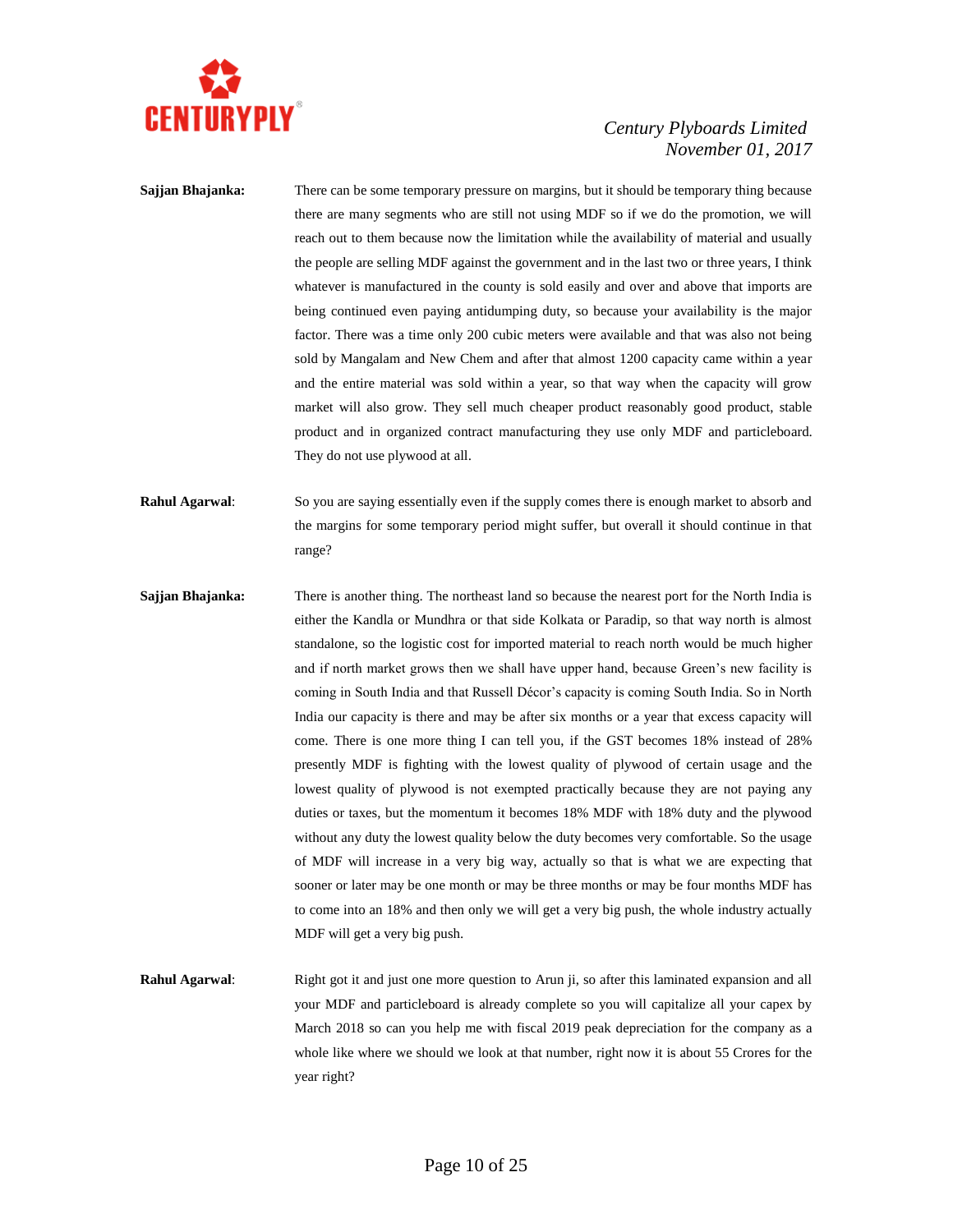

| Arun Julasaria:  | I will have to calculate, you can call me personally.                                                                                                                                                                                                                                                                                                        |
|------------------|--------------------------------------------------------------------------------------------------------------------------------------------------------------------------------------------------------------------------------------------------------------------------------------------------------------------------------------------------------------|
| Rahul Agarwal:   | All right. Thank you very much.                                                                                                                                                                                                                                                                                                                              |
| Moderator:       | Thank you. We will take the next question from the line of Varun Ghia from Equitree<br>Capital Advisors. Please go ahead.                                                                                                                                                                                                                                    |
| Varun Ghia:      | Sir, first of all I wanted to ask do you report the particleboard and MDF numbers together in<br>the PPT in the presentation?                                                                                                                                                                                                                                |
| Arun Julasaria:  | No, we have done separately.                                                                                                                                                                                                                                                                                                                                 |
| Varun Ghia:      | So MDF as you mentioned that you have already ramped up the capacity to 70% so when<br>will the sales start kicking in?                                                                                                                                                                                                                                      |
| Arun Julasaria:  | I mean to say in this quarter. We have not capitalized it, so whatever sales have come that<br>has been reduced from preoperative expenditures. In fact we started to dispatch from<br>September 29 only so whatever little bit sales that has been reduced on preoperative<br>expenditure and we have not taken any topline growth from MDF products of it. |
| Varun Ghia:      | So it should be in Q3 we should see the numbers?                                                                                                                                                                                                                                                                                                             |
| Sajjan Bhajanka: | Yes, definitely.                                                                                                                                                                                                                                                                                                                                             |
| Varun Ghia:      | And it will be basically B2B or through distributors majorly?                                                                                                                                                                                                                                                                                                |
| Sajjan Bhajanka: | It is of majorly the B2B product.                                                                                                                                                                                                                                                                                                                            |
| Varun Ghia:      | Thank you.                                                                                                                                                                                                                                                                                                                                                   |
| Moderator:       | Thank you. We will take the next question from the line of Rajesh Kothari from<br>AlfAccurate Advisors. Please go ahead.                                                                                                                                                                                                                                     |
| Rajesh Kothari:  | Sir, just to understand on this MDF what is our total capacity?                                                                                                                                                                                                                                                                                              |
| Sajjan Bhajanka: | The country capacity or our capacity?                                                                                                                                                                                                                                                                                                                        |
| Rajesh Kothari:  | The Century Ply capacity?                                                                                                                                                                                                                                                                                                                                    |
| Sajjan Bhajanka: | Is 600 cubic meters per day. It is almost 200000 cubic meters a year.                                                                                                                                                                                                                                                                                        |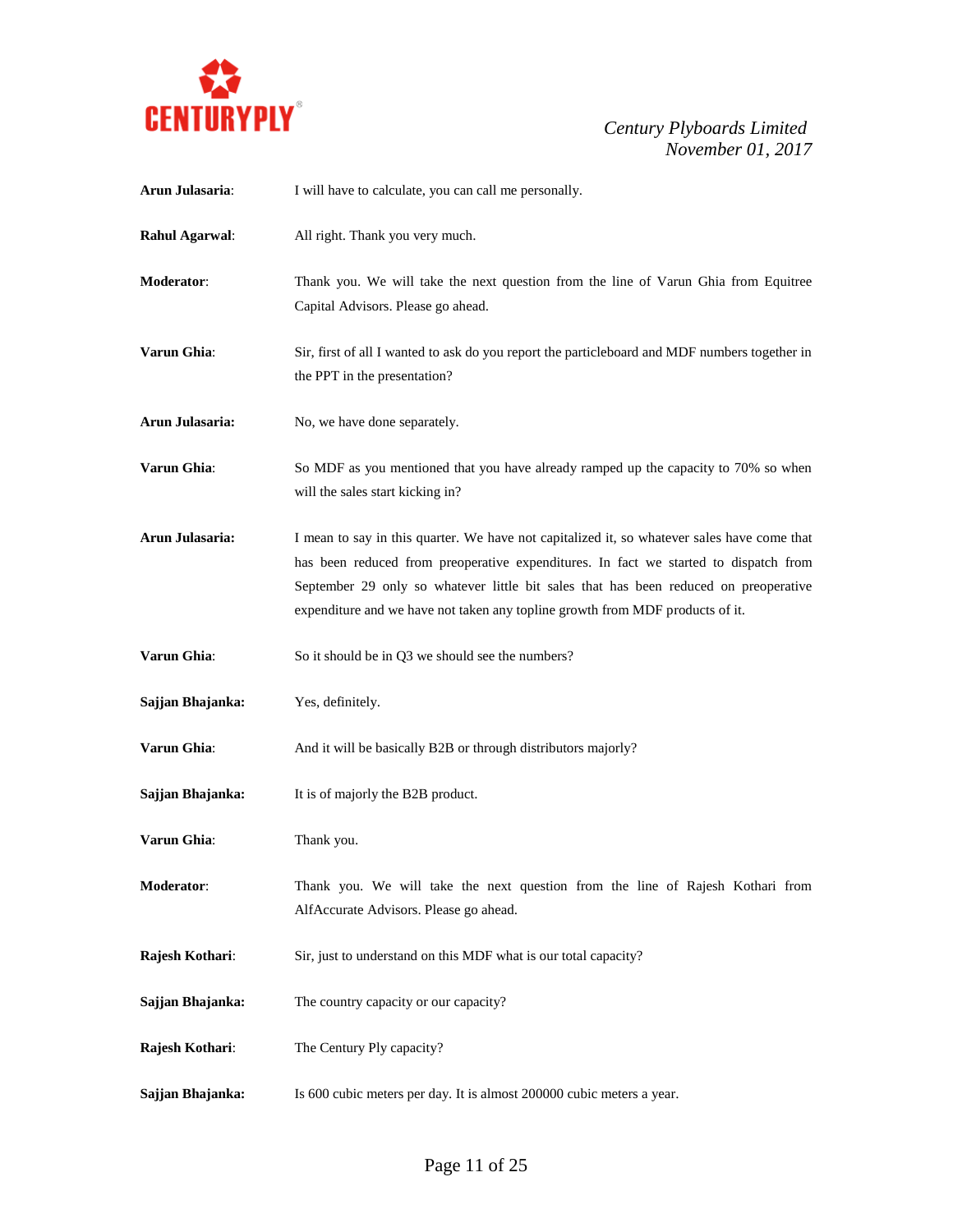

- **Rajesh Kothari**: So basically in this year, you know earlier you had a target of about 300 Crores kind of a revenue from this segment in the current year so that is in nine or you think it is little bit difficult?
- **Sajjan Bhajanka:** Yes, because our commissioning were delayed, earlier we had a plan to commission I think I have said with you earlier that there were some agitation and something by the locals going on and some case was filed with the Green Tribunal so that case is also over. This is in our favour and the electricity got connected to the plant and we have commissioned the plant, it was delayed because of groundbreaking we did in April 2016 and we had very aggressive target that we shall complete the plant within one year and we are expecting to commission it by March, but due to the all agitation and other things we could complete, but still it was very aggressive because other people that could start production after three years of the initiation, but could start production first board after 16 months after the groundbreaking and so now this year may be the turnover from MDF would be somewhere between 150 Crores and 200 Crores.
- **Rajesh Kothari**: Then next basically will be big ramp up?
- **Sajjan Bhajanka:** Yes and then value additions would be there like we are already starting pre-laminating units, the machines have come and may be within this month November we shall commission that pre-laminating and that will add the value and we have some more provisions for value addition like floorings, like doors, MDF, so we have some provisions.
- **Rajesh Kothari:** So what is the laminate revenue you are targeting next year?
- **Sajjan Bhajanka:** I think next year it would be 400 Crores plus for MDF.
- **Rajesh Kothari:** For MDF and for laminate?
- **Sajjan Bhajanka:** For MDF it should be 400 Crores plus and value additions would be in addition to that so many be another will be 60 Crores.
- **Rajesh Kothari:** So this value addition you are adding to which segment?
- **Sajjan Bhajanka:** To MDF only.
- **Rajesh Kothari:** So basically you are seeing close to about 425 Crores?
- **Sajjan Bhajanka:** Yes, then MDF instead of that we shall sell pre laminates, may be 25% of that as prelaminated MDF.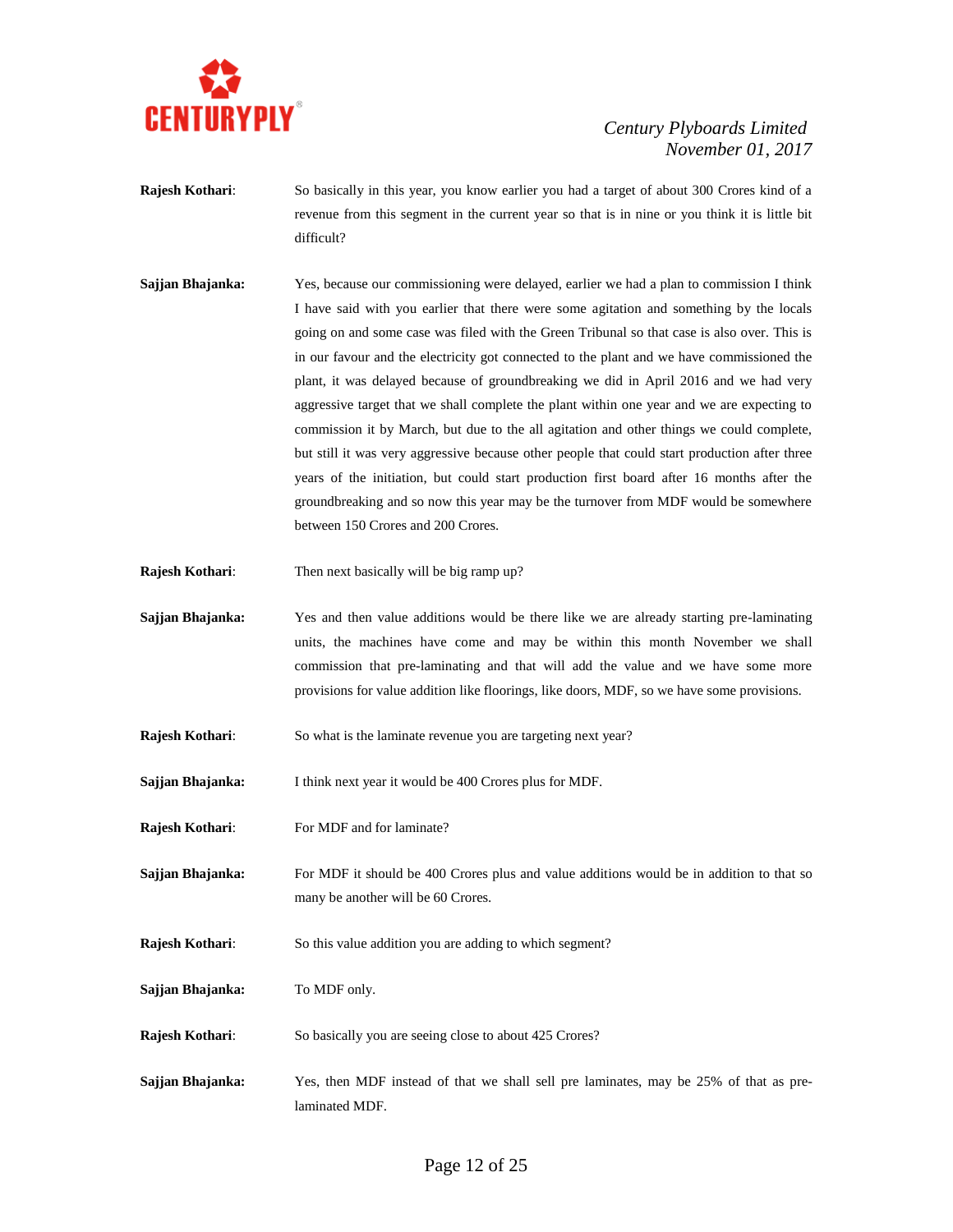

- **Rajesh Kothari:** Sir basically current year looking at about 150 Crores to 200 Crores of MDF and in next year we are looking for 425 Crores total when I say MDF plus value addition MDF and what is the total revenue you are targeting next year?
- **Keshav Bhajanka:** In laminate we are consistent and we are growing at total 20%. This year we will have a capacity constraint, in the month of January so considering that next year we should be growing at about 25%; however, also to first quarter this year if I provide anything shy of 20% you will be between 15% and 20% and you can expect a further growth of 15% to 20% on top of that next year.
- **Rajesh Kothari:** The last question is on margin, MDF if I am not wrong you know last time when we are discussing or talking about very high margin because the cost is very low and margin can be as high as 30% so just wanted to clarify because in earlier question you answered that 20%, 25% you said it is assumption so can you little bit clarify on that?
- **Keshav Bhajanka:** You see EBITDA depends on capacity utilization, so until you reach a high capacity utilization it will be very difficult to reach optimum EBITDA level. If you look at our particleboard you get in the last quarter we had 30% plus margins in particleboard. If you have 30% plus margins on particleboard because we have had 100% utilization. It is similar and considering that we will be operating at lower than 100% utilization may be 30% plus our EBITDA margin is slightly more.
- **Rajesh Kothari**: Last question is overall outlook in terms of the actually on ground what is the demand outlook is it because of the significant slowdown in real estate where the entire industry is reporting very subdued growth, what is the actual demand outlook, I am not talking about wholesale, I am talking about retail level?
- **Keshav Bhajanka:** In the retail level that we had the demand is not very strong; however, having said that I do not think that it is as poor as what we were foreseeing so the transition to the organized sector has not happened which has impacted us in plywood, but overall demand looks more or less consistent with what it was last year that is definitely low growth.

**Rajesh Kothari**: Great, thank you Sir, thank you very much.

**Moderator**: Thank you. We will take the next question from the line of Achal Lohade from JM Financial Services. Please go ahead.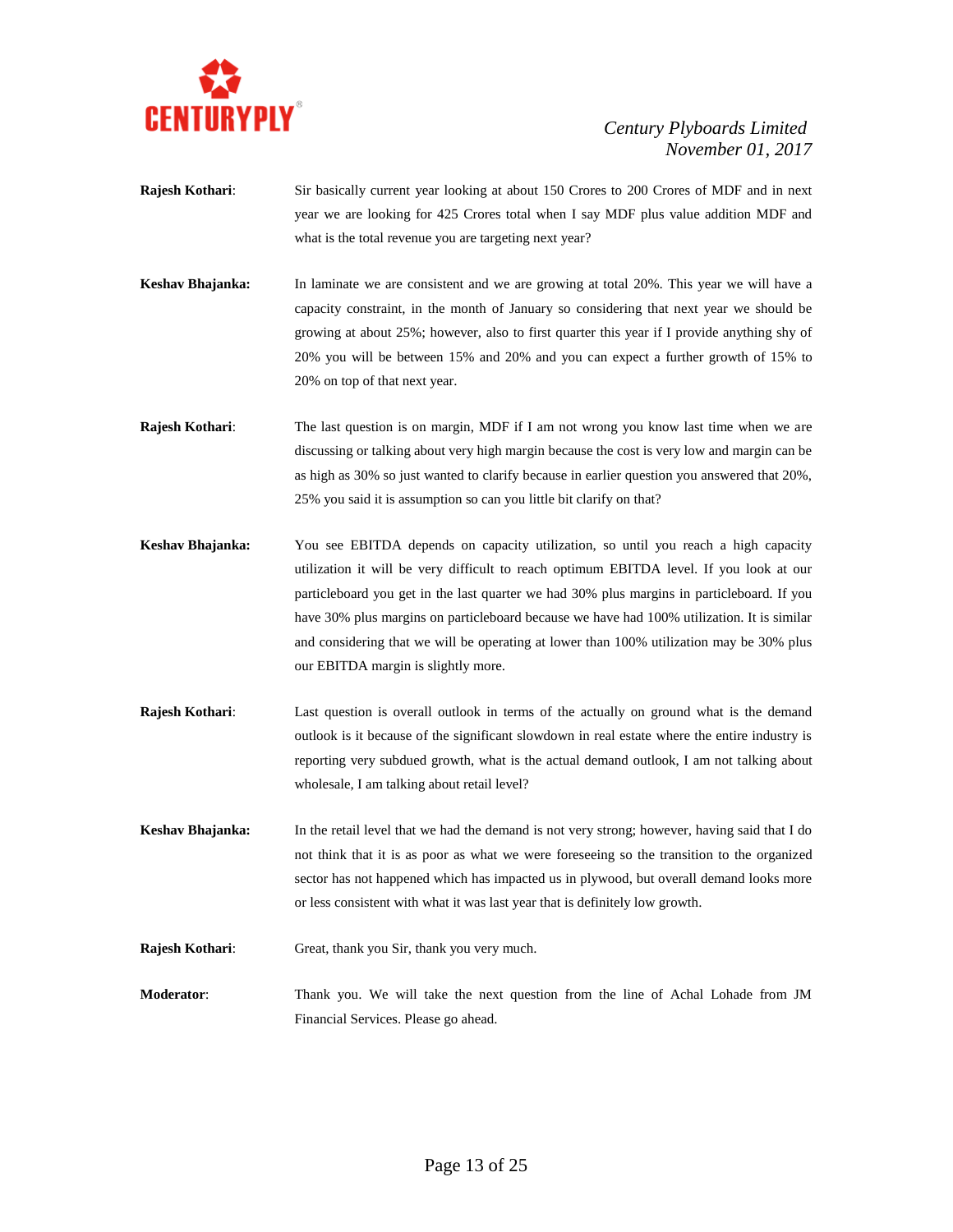

**Achal Lohade**: Thank you for the opportunity Sir. Sir, if you could talk a bit about the raw material of liability and the pricing with respect to plywood and how do you see the margins for full year FY2018 and FY2019?

**Sajjan Bhajanka:** There is an old saying blessing in disguise so our traditional source of raw material were dried out, like Myanmar and even in Laos so we had to look for some alternative and we could find a very good alternative which is a quality wise was also very good and that is what raw material for our faced veneer from Solomon Island so there were two varieties of timber we could discover and now we have concentrated on that and now logistic wise and other things is very long distance it takes very long time for the shipment and other things, but we have many units around India and more at the port cities. So we are now importing ship loads of the timber to Kolkata, Chennai and Kandla and from Kandla we also take the material to Karnal factory, so that is a good source and that is quality wise also very good, we have replaced our fresh requirement used to be from Keruing timber to this new timber and it is well received in the market and whether it is better than the earlier material and the timber cost is substantially lower. The earlier timbers we are importing are the cost of around \$600 per cubic meter. This is around \$350 per cubic meter, so we could achieve some saving in the raw material. Otherwise our position would have been difficult with drying and loss of Burma, but this is saving, so now in veneer also we are saving some money. In veneer say last year we lost money in veneer sale, so this year so far we earning some money in our veneer segment also.

Achal Lohade: How much of our timber requirement is local and import just a mix, broader mix for plywood?

**Sajjan Bhajanka:** Actually locally we do not buy timer, so we buy only core veneer from some North Indian units and we also import core from Vietnam, from some other countries, so our timber requirement from the domestic market is very less, but now we have some requirement for our particleboard plants and for our MDF plant, so that is 100% dependent on local source, but that is good for us, but it is little unfortunate for the farmers that the price has come down substantially of the plantation timber in North India also and in South India, so we are getting our raw material at almost Rs.3 a kg, which is lower than our projection.

Achal Lohade: Sorry, I did not get you; you are seeing the imported is at Rs.3 a kg?

**Sajjan Bhajanka:** Yes, just for the MDF plant and for particleboard plant it is around Rs.2.50 paisa raw materials and for MDF we are buying only one species and that is Eucalyptus, so we are making, we are not procuring, eucalyptus is better and we are getting substantial material,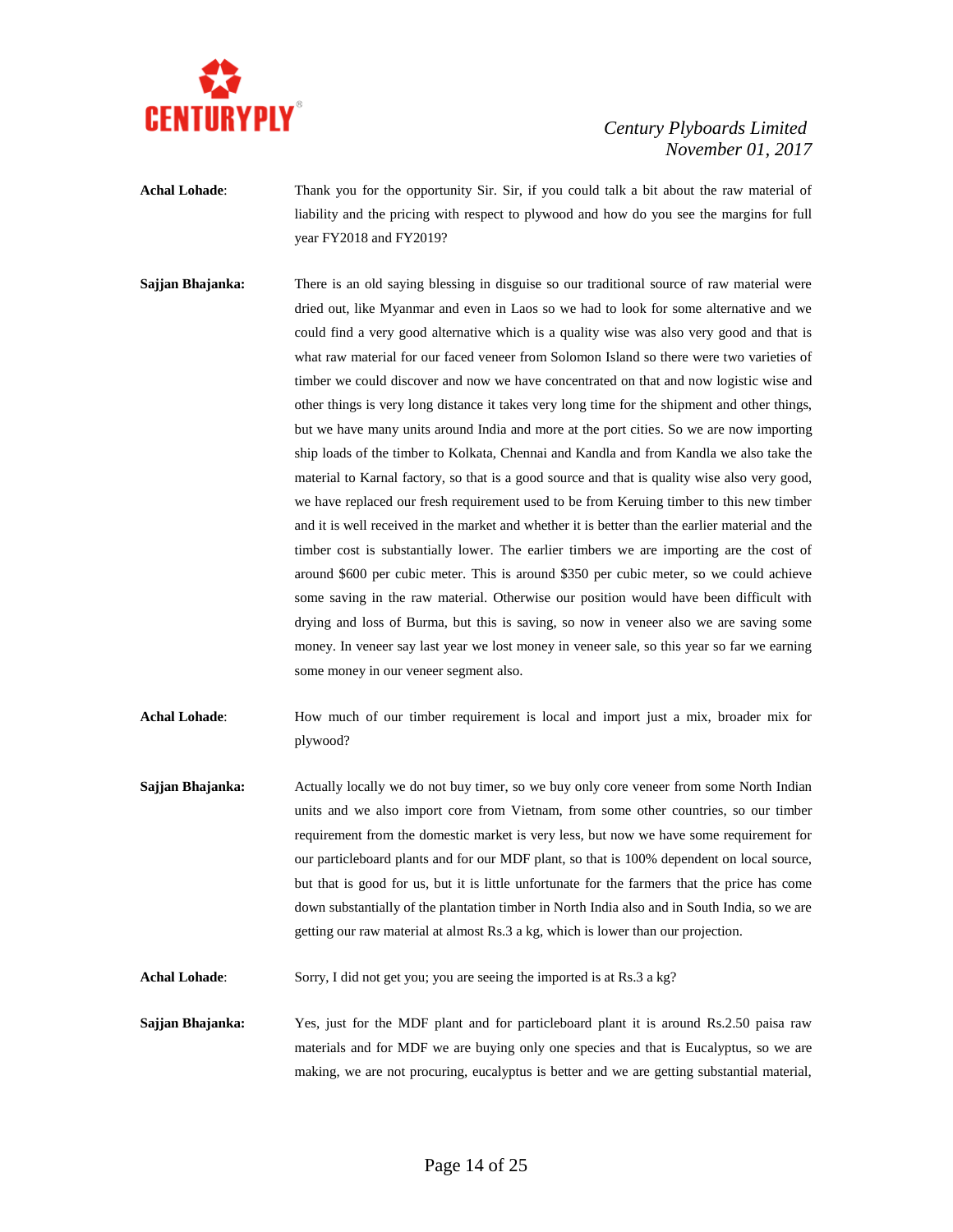

so we are using only one species now and that average cost is Rs.3 a kg and South particleboard plant the average cost is Rs.2.50 per kg.

**Achal Lohade**: What is the input cost per kg for plywood plants and what is the domestic price. I am just curious to know given as you said the local timber prices have come down would it be more cheaper to source it locally than?

**Sajjan Bhajanka:** You know that make difference, there we need faced veneer, we need core veneer so the imported timber is solely for faced veneer requirement, so whatever timber we import and core is the byproduct of that, so whatever timber we import we try to take maximum face veneer out of that and keep good quality faced veneer for our own consumption and then the surplus faced veneer of good quality or the inferior quality we sell in the market at the approved state heads and then the ultimate left over that is core veneer that we use for our own consumption, so that timber, which we import it is costly timber, earlier it was very costly timber, Keruing costing almost \$600 per cubic meter, now it is \$350. I have given that there are two segments differently, one is the face, one is the core. Core we can store core finished material also, which comes in the finished condition less than \$200 per cubic meter from the indigenous source or in from imports also more or less similar price and wherein the raw material for the faced veneer comes at \$350 and after the wastage the price comes to \$600 plus, so that is the basic difference, so only we import timber for face and core with the domestic source also.

**Moderator:** Thank you. We will take the next question from the line of Sneha Talreja from Edelweiss. Please go ahead.

- **Sneha Talreja:** Thanks a lot for taking my question. My question was more pertaining to plywood segment we have seen pressure on plywood volumes and you have basically gave lot of reasons also behind it, just wanted to understand say plywood GST rate does not come down, what is the future outlook because the e-way bill is scheduled at around April, so what is the outlook for the segment going forward?
- **Sajjan Bhajanka:** These two things are the major trigger for the profitability and for the market side, so if eway bill does not come or does not come before April then we have to struggle with the low demand that is one thing and the second thing like the duty. The duty will also have its impact, because that is differentiating factor between organized and unorganized people. If the difference is big then it will have impact and the GST increased to 18% and definitely lot of migration would be there from unorganised to organised.
- **Sneha Talreja:** But at least till the e-way bill comes the volumes may remain under pressure?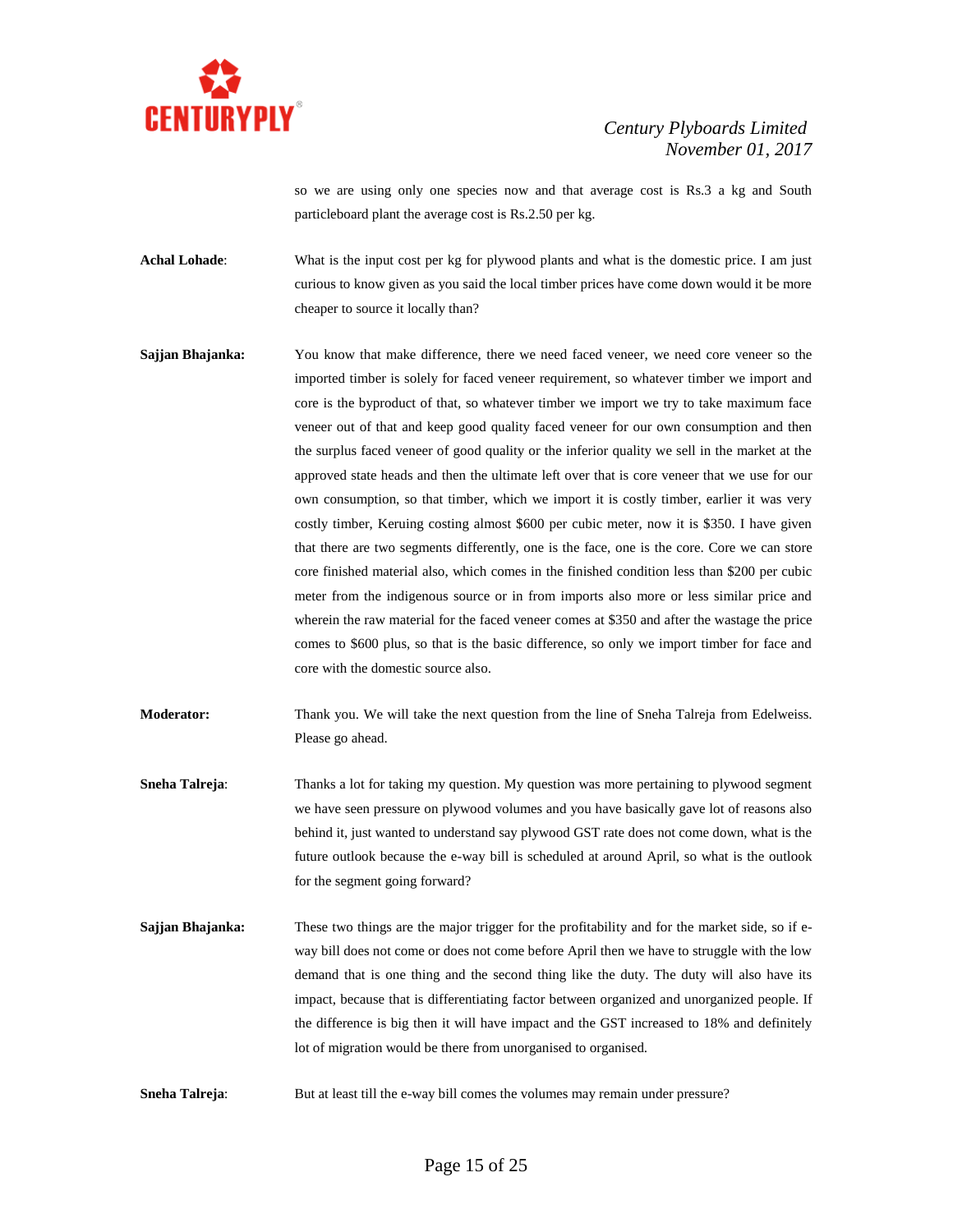

- **Sajjan Bhajanka:** Both are the factors, if the duty is reduced then our position would improve substantially and e-way bill is also introduced after that it will be very good situation for the organised player because then the total level playing field would be there.
- **Sneha Talreja**: Sir, also in the segment we have generally seen the margins being quite volatile because of the raw material pricing also what could be the margins on the segment and what can be the base margin assumption of the segment, because last quarter it was around 11%, this quarter we have again seen a jump to 13%, but there have been pretty volatile?
- **Sajjan Bhajanka:** The reason I think I have explained already, because we had changed the specific for our face requirement so that there could save some money and even in laminate also the margins are better that is because of one GST coming down on laminate and the increase in the volumes and now we are running at 125% of the capacity, we are running around the clock, round all seven days, we are operating so that we are achieving almost 125% capacity in revenues in that way we are improving the margins.
- **Sneha Talreja:** Sir, there is one more question from Logan.
- **Logan**: Sir just one thing as you mentioned that industry definitely has not seen this kind of weakness and that what organized players are seeing because of this government ease or less surveillance, but that is also not getting reflected in our commercial veneer because you are the leading player of commercial veneer in the market and your volume in commercial veneer has declined by almost 30%, so I was just wondering that from where this unorganized market is actually buying commercial veneer or cautiously only we have been selling lower commercial veneer volumes?
- **Sajjan Bhajanka:** See our cost of veneer commercial sale veneer has come down.

**Sajjan Bhajanka:** Our cost of veneer cost wise says veneer has come down equally with the cheaper veneer.

**Logan:** I was talking in the first half, the volume in first half in commercial veneer is down by 30%?

**Sajjan Bhajanka:** It is earlier we were sourcing veneer from two overseas units that is almost negligible now and then another importing timber and producing face veneer in India so that is the only source and that also it has reduced capacity and that also we will sell after meeting our own requirement. So people they have various sources now and the new source is the Okoume timber or Okoume veneer from Gabon. So many Indian manufactures they have gone to gone to Gabon, which is the African country near Congo and Cameroon there they have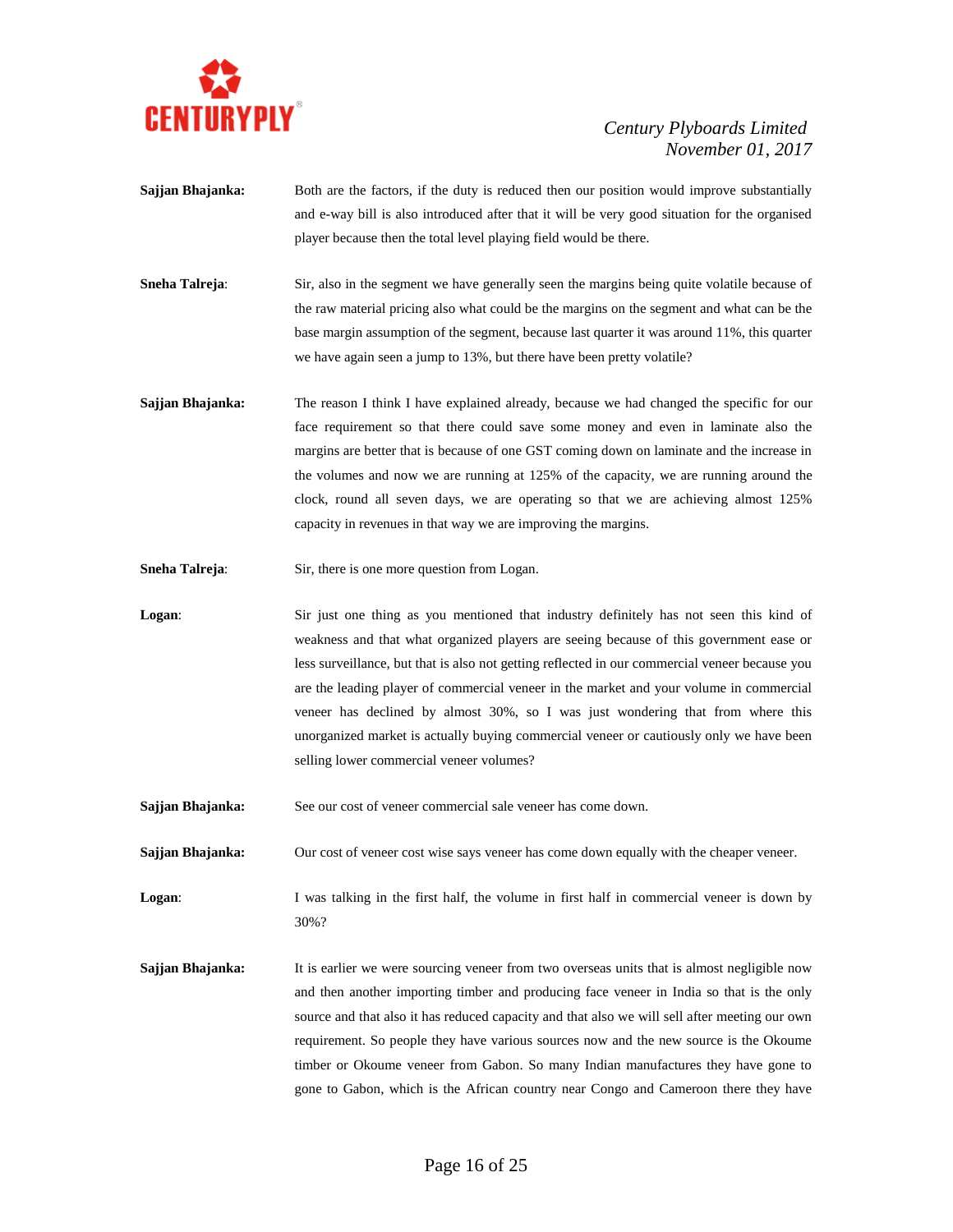

developed one industrial estate where they provide readymade structure but we have not patronized those species in our company. We are not using that Okoume face because the color is different, it is a little lighter but in India because of the nonavailability of earlier Garjan or the Keruing and our capacities deliver this Solomon timber also veneer also very limited so people they are importing some veneer from China some other species and this is one of the major variant Okoume timber.

**Logan:** It is related to lower availability for us Sir that is why the volumes are down?

**Sajjan Bhajanka:** Yes, demand we can sell any quantity of veneer but availability matters.

Logan: Just a last thing on the related line only you did mentioned that last year we have make much money in veneer actually loss money but this year has been profitable; however, if I look at the gross profit for first half from plywood has been almost down 12% it means that there is a extreme pressure in plywood in terms of profitability though veneer has contributed profit in this first half but then also overall profitability down so this kind of margins drop in our core business that is plywood what is related to?

- **Sajjan Bhajanka:** It is mainly due to the higher raw material cost in Assam because Guwahati it was contributing a lot may be having a big share in our total resources so there abruptly prices went up two quarters and now that plan is in play so price would come down, it had already come down and I think Keshav wants to attend to this question.
- **Keshav Bhajanka:** So to add on that I think you are talking about 12% year-on-year if we look at quarter-onquarter in plywood the margins are significantly better.
- **Logan:** No I was referring in first half gross profit from plywood business is down by 12% so removing the quarterly volatility I am referring to first half itself where gross profit?
- **Keshav Bhajanka:** The first half we have seen the effect of Assam in both the quarter and till first quarter the margin was substantially down, and post GST if you are part of the last earnings call we did not taken a price increase during the first quarter that played a hand, even during this quarter we had no intention of taking a price increase, due to the fact raw material cost have reduced they have been able to see higher margin going forward I am sure this trend should continue.
- **Logan:** That is great, that answers my question. Thank you.
- **Moderator:** Thank you. We take the next question from the line of Anand Bavnani from Samiksha Capital. Please go ahead.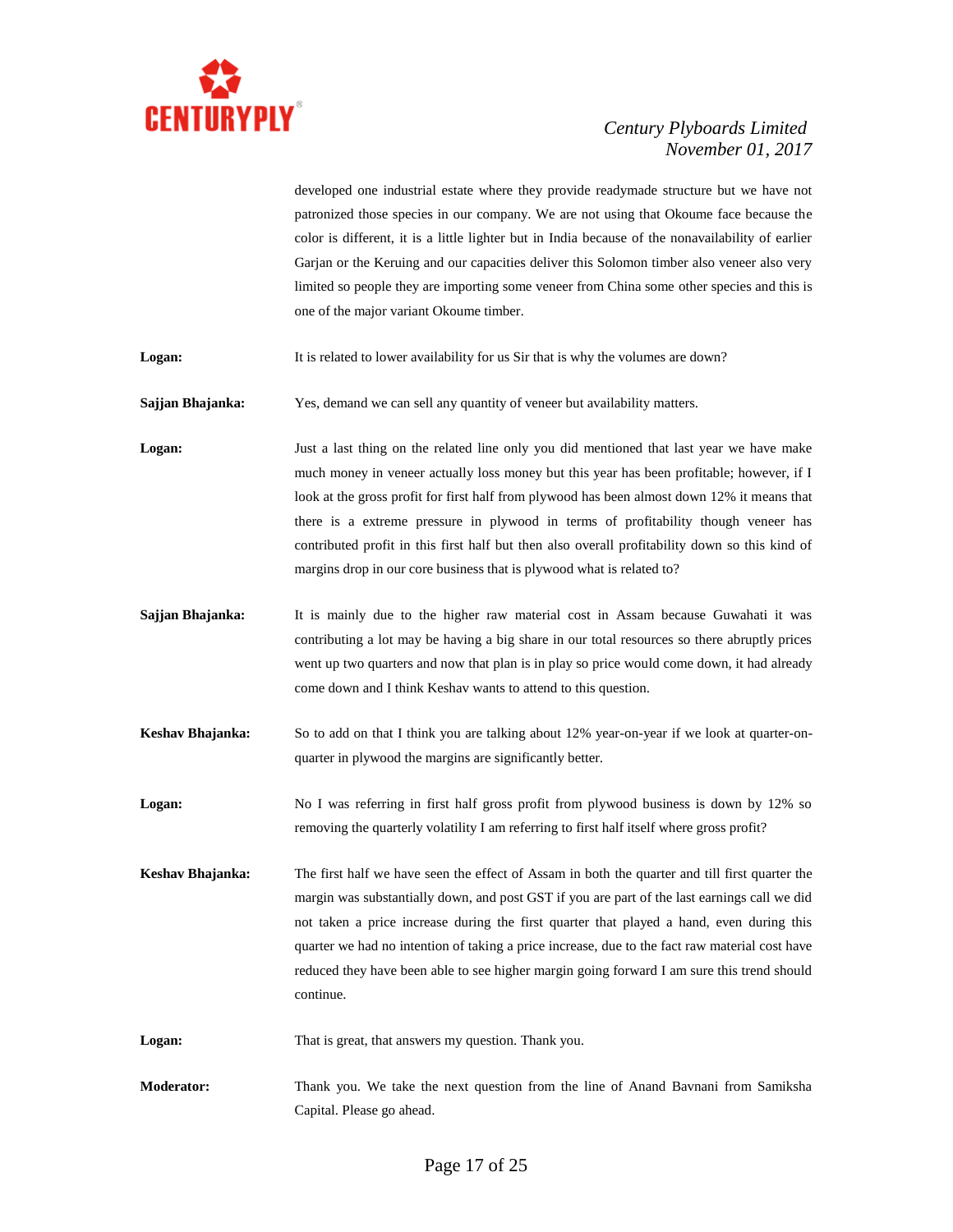

- **Anand Bavnani:** Sir there were some plans to focus on "Do it Yourself Furniture" market as well and if you can update us on any development on that front?
- **Sajjan Bhajanka:** At the moment, there is a planning stage and we are waiting for we will move step-by-step so first thing we plan to stabilize MDF products and second thing we start pre-lamination the MDF, third thing could be the veneer laminates and then we are also planning to "Do it Yourself Furniture" and flooring also but it will be done gradually over a year.
- **Anand Bavnani:** Sir with respect to your MDF plant since we sort of plan for it in last quarter of FY2016 and in this second quarter of FY2018 how do you see that the variable apart from the wood, wood you mentioned it has fallen, how about the other variables like chemicals and labors in the Punjab region how are other input variables trending vis-à-vis our plants as we come closer to commissioning and operations?
- **Sajjan Bhajanka:** As far the labour front is concerned particularly the MDF unfortunately it is not labour intensive, so in our plywood factory, we have close to 3000 workers but in our laminate division we have less than 300 workers whereas in volume also the production in MDF would be much higher and the value wise also it is although it is lower than plywood but in toto seeing the volume plus value it is higher than plywood from the two units. So in that way labour front may be Punjab or nowadays it is not the availability of labour. It is a state launch. So I think Bengal has notified the highest minimum wages in the country so that way Bengal, Bihar even Tamil Nadu is more or less similar thing all over India Punjab is no different and particleboard and MDF is not labour intensive.
- **Anand Bavnani:** Okay. Sir vis-à-vis other inputs like the Garjan and there were some discussions in the market that Punjab electricity rates would be coming down.
- **Sajjan Bhajanka:** Yes, government has announced a policy that to industry they will give electricity at Rs.5 per units so but they have not yet implemented that. Last bill we got at Rs.6 so we have represented to the government that you should reduce to Rs.5 as promised by you, but we have duty exemption, so as per the Punjab policy the new units in Punjab will get duty exemption and we have another exemption whatever material we sell in Punjab on that the state GST there we will get 70% benefit.
- **Anand Bavnani:** Okay and Sir resin cost for MDF?

**Sajjan Bhajanka:** Resin cost in between due to the naphtha and methanol price increase but again it is back to the normal so this is almost at same level and it is around may be 10% resin contributes to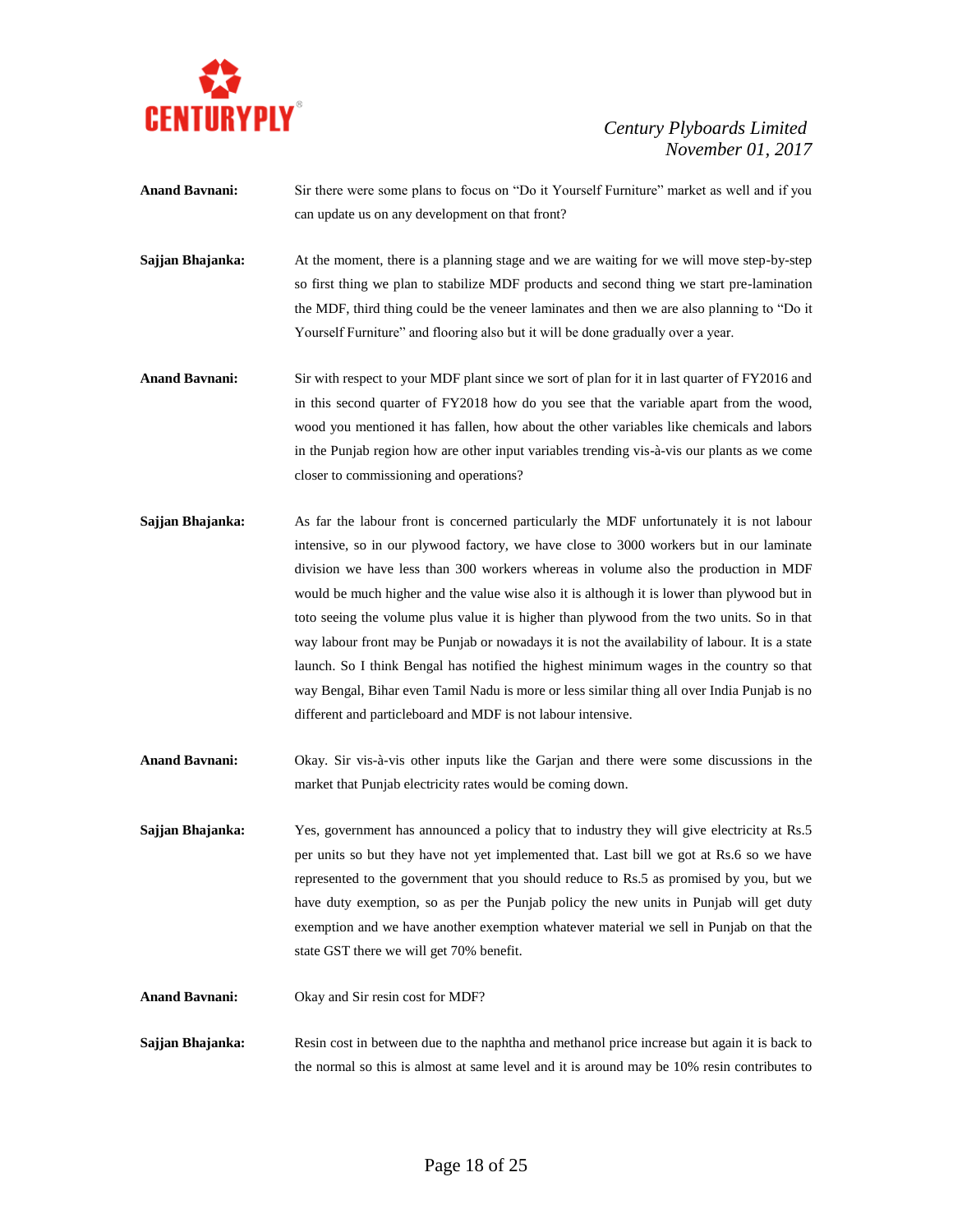

for 10% of cost and timber is contributing to 15% of cost and electricity. These are three major raw materials, resin, and electricity.

Anand Bavnani: Timber is 15% and electricity would be?

**Sajjan Bhajanka:** Maybe another 10%. We consume around 250 units per cubic meter.

**Anand Bavnani:** So three variables are down from a planning stage.

**Sajjan Bhajanka:** In future we may go for some bio-power plant like the husk based or timber based so in that case our cost would come down but we are not willing to start all these things together so we still add one power plant also for requirement later on based on the wood or the rice husk.

**Anand Bavnani:** Okay fine. Thank you Sir. That is it from me.

**Moderator:** Thank you. We take the next question from the line of Romil Jain from JM Financial. Please go ahead.

**Romil Jain:** Hello Sir good afternoon.

**Romil Jain:** Hello Sir good afternoon. Thanks for the opportunity. Sir just one question I had on this raw material the face veneer that you know we were earlier importing from Laos and Myanmar, I presume that was 100% of our requirement of core veneer, would be met today also from the Myanmar that we would be getting right?

**Sajjan Bhajanka:** But like the primer timber which is made for faced veneer there we get face and core both the thing and usually the face requirement in manufacturing plywood is less than 10% and 90% requirement is core so whatever we were importing say we always had surplus sales after meeting our requirement so that we used to sell in the market. Even if we are manufacturing Myanmar or in Laos then again we are importing the face and core both the things so we have never sold core from either domestic units or the Indian units where we imported the material and produce or in Laos and Myanmar so we were always bringing and consuming 100% core ourselves and face because the requirement is less so it was always surplus and that we used to sell in the market. Now the same is with the other timber the ratio of face and core is similar whatever Solomon timber we are importing we get 50% face and 50% core. So core we are using it and ourselves is a byproduct. So we cannot value it and face is value added as per the market, but it is now cheaper than the Keruing face, which we were using earlier.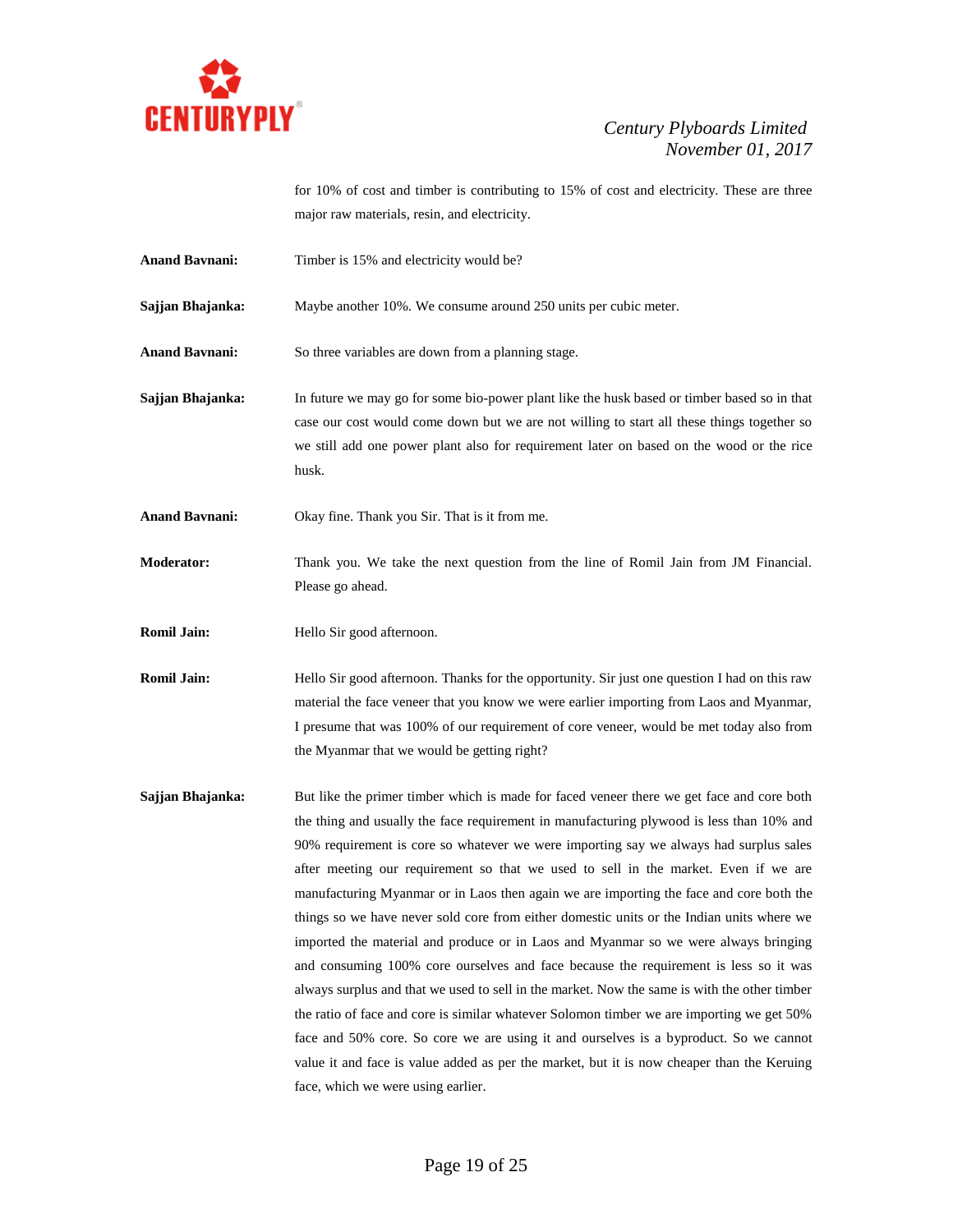

- **Romil Jain:** Correct. So from Solomon Island also can we increase, what we are getting right now in terms of faced veneer or core veneer just to replace what you know would not be getting from Laos or that is not possible largely?
- **Sajjan Bhajanka:** We are increasing our production. We are importing more but there are some limitations like earlier Myanmar timber was there, the Laos and the others, Malaysia it is not available in plenty, Solomon is a very small country and very limited forest, and then they have many other species so this species we are confined to two species. These two species are very limited, production the availability is not unlimited, and many other people they have tried, they could not succeed, because small sits are not congenial for this long voyage and large things are not possible for all the people, but as we are leader in the market and we have uses in veneer and three are port based, so we are distributing this one shipload at the three ports.
- **Romil Jain:** Sir just last question on the MDF plant that we have setup in Punjab. I just wanted to check we would not be having any issue on the raw material side over there?
- **Sajjan Bhajanka:** Not at all. We have now for more than a month's raw material in factory and we had to stop or limit the purchases because of oversupply.
- **Romil Jain:** That is like RM is not a problem over there?
- **Sajjan Bhajanka:** Yes.

**Romil Jain:** How much portion of the total import that we would be doing from Laos and Myanmar?

- **Sajjan Bhajanka:** Myanmar should be back to the normal. Once the new material start arriving in the factory many people, many Indian manufacturers they have withdrawn from the market. They have incurred loss, and they could not store timber, we are still having some timber for our own requirements, we have created some ponds there. That is a government land. We have stored timber under water. So that we are gradually using to meet our own requirement so almost 70% we have shifted to Solomon timber and 30% we are still using their traditional, Keruing and Garjan from Myanmar so that metal we are no more selling in the market. That is we are using for our own purpose, but our capacity is there. The moment sufficient timber is there and because there are lot of Indian units they have withdrawn so may be there would be less demand for that timber, so you will get sufficient timber for our own operations.
- **Romil Jain:** So maybe next year that impact which we saw will not repeat?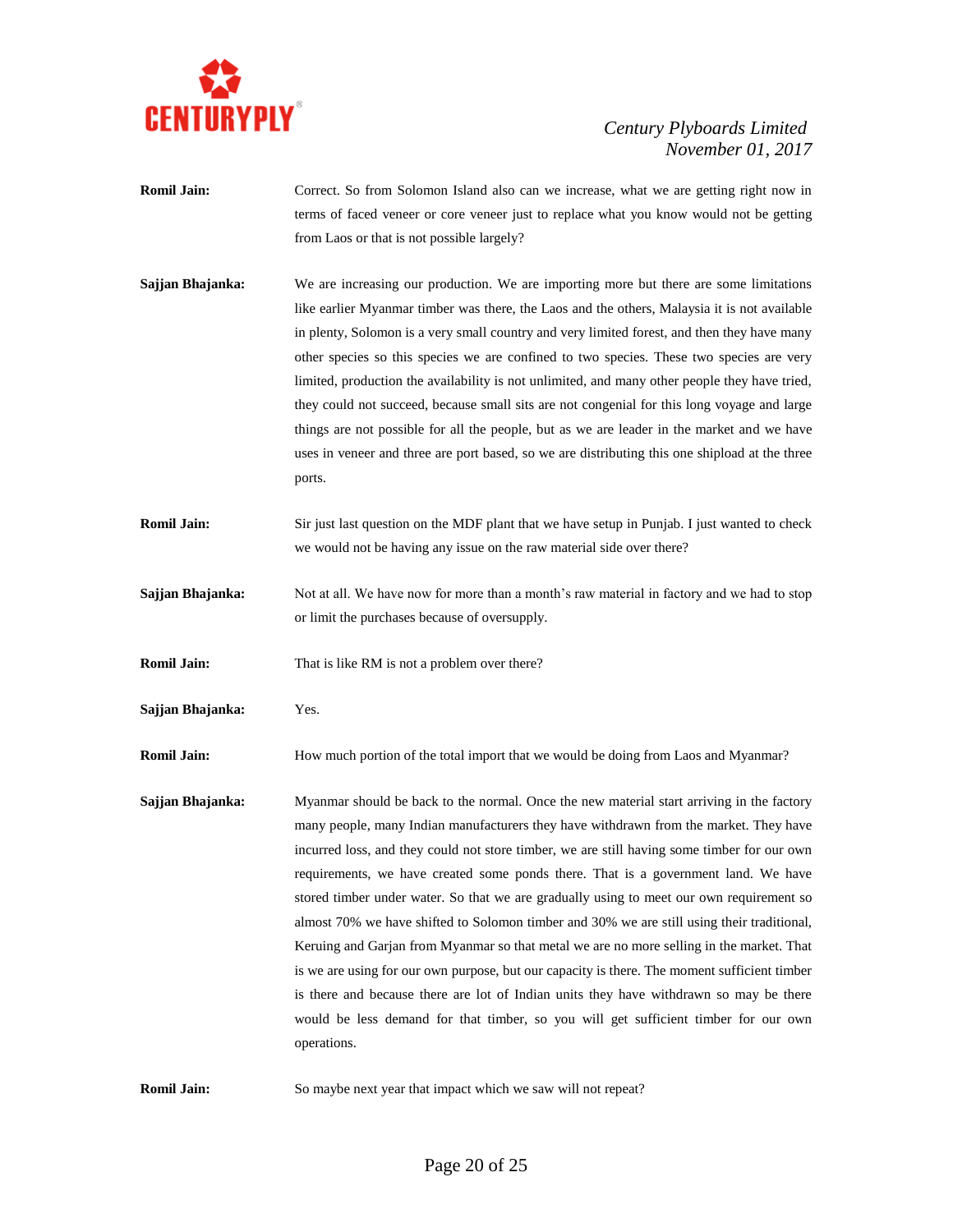

**Sajjan Bhajanka:** Yes, there also we have started plywood factory. In Myanmar also we have started manufacturing plywood because the core we will be using there only. **Romil Jain:** Thank you so much Sir. All the best. **Moderator:** Thank you. We will take the next question from the line of Kaustubh Bubna from SKS Capital and Research. Please go ahead. **Kaustubh Bubna:** Keshav, just wanted to know what are your realizations per cubic meter for your MDF? Could you give me a broad range. **Keshav Bhajanka:** It is Rs.23500 per cubic meter as of now. **Kaustubh Bubna**: Okay, let us say you offer 80% to 90% capacity utilizations, what profile do you see this MDF capacity happening? **Keshav Bhajanka**: EBITDA margins would be anywhere between 25% and 30%. **Kaustubh Bubna**: 25% to 30%? **Keshav Bhajanka**: Yes. **Kaustubh Bubna**: Is my understanding right that MDF is basically used in low pressure laminates? **Keshav Bhajanka**: MDF is not used. It is used in low pressure laminates, but the quantum of MDF that is used in low pressure laminates is not very supportive. It is close to 20% of total production. **Kaustubh Bubna**: Okay. What are the three new verticals you were saying that you are going to get into "Do it Yourself Furniture," one was you said furniture, I missed that path. **Keshav Bhajanka**: I could not get your question. **Kaustubh Bubna:** What are the new verticals you are getting into "Do it Yourself Furniture?" **Keshav Bhajanka**: First is MDF and we are not getting into "Do it Yourself Furniture's" as of yet. We are considering whether we want to enter "Do it Yourself Furniture." What we are doing is we are making a prelam unit in Hoshiyarpur and they will be able to do prelamination of MDF. Secondly, we are considering a doors manufacturing facility, which is based on MDF in Hoshiyarpur, our current plant and "Do it Yourself Furniture" is not on the horizon as of yet. We will keep on exploring that as an option.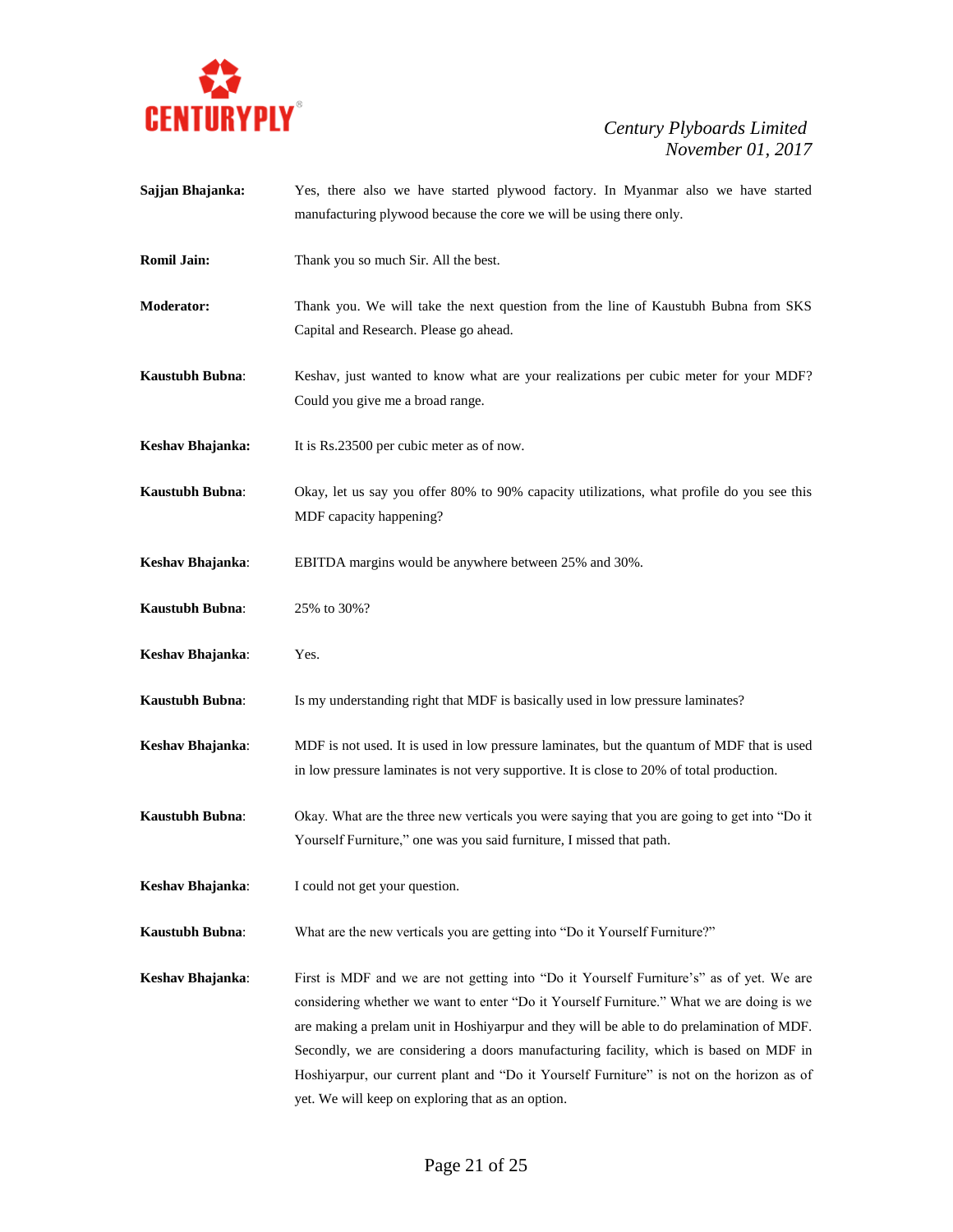

- **Kaustubh Bubna**: On the competition side, who else has raised MDF capacity apart from Greenply and Century? Is there anyone else?
- **Keshav Bhajanka**: There is one more manufacturer called as Action Tesa, who is a significant player in MDF. Others I would say there are quite a few small business that are coming up, but they are at a far lower capacity say 200 cubic meters on that.
- **Kaustubh Bubna**: That is great. Best of luck.
- **Moderator:** Thank you. We will take the next question from the line of Vaibhav Shah from ICICI Direct. Please go ahead.
- **Vaibhav Shah:** Sir just wanted to check about the MDF realization; you said it is going to be in the range of 23000 to 25000?
- **Sajjan Bhajanka**: It will be in the range of 23500.
- **Vaibhav Shah:** Sir, if we compare it with the Greenply their realization is close to 26000, so it would be close to 10% discount to the Greenply?
- **Keshav Bhajanka**: No. Greenply's realization factor is in the value addition such as prelamination. As of now we have not started prelamination. If you compare it like for like plain MDF to plain MDF, I think our realization will be evolved.
- **Vaibhav Shah**: But then with this kind of realization let us say even we start with this kind of thing, with a 82% to 85% capacity utilization, we would be maintaining margin of 25% to 30%?
- **Keshav Bhajanka:** Yes. There are two things actually. Sorry to interrupt. There are two things; one is the prelam decorative MDF they are making and another one is the WWR, which is warm water resistant MDF. So we are yet to start both of them. The moment we start both of them our average price will go up actually.
- Sajjan Bhajanka: The exterior grade we have not started it yet. So that we are planning very soon, exterior grade MDF that we are planning may be this November itself we shall start manufacturing. So that will increase the veneer.
- **Vaibhav Shah**: Then Sir coming to the plywood business, there we were also looking out to take a price hike in Q3, so considering the challenging and all demand environment would we be continuing with the same price or go ahead with the price hike which we were thinking earlier?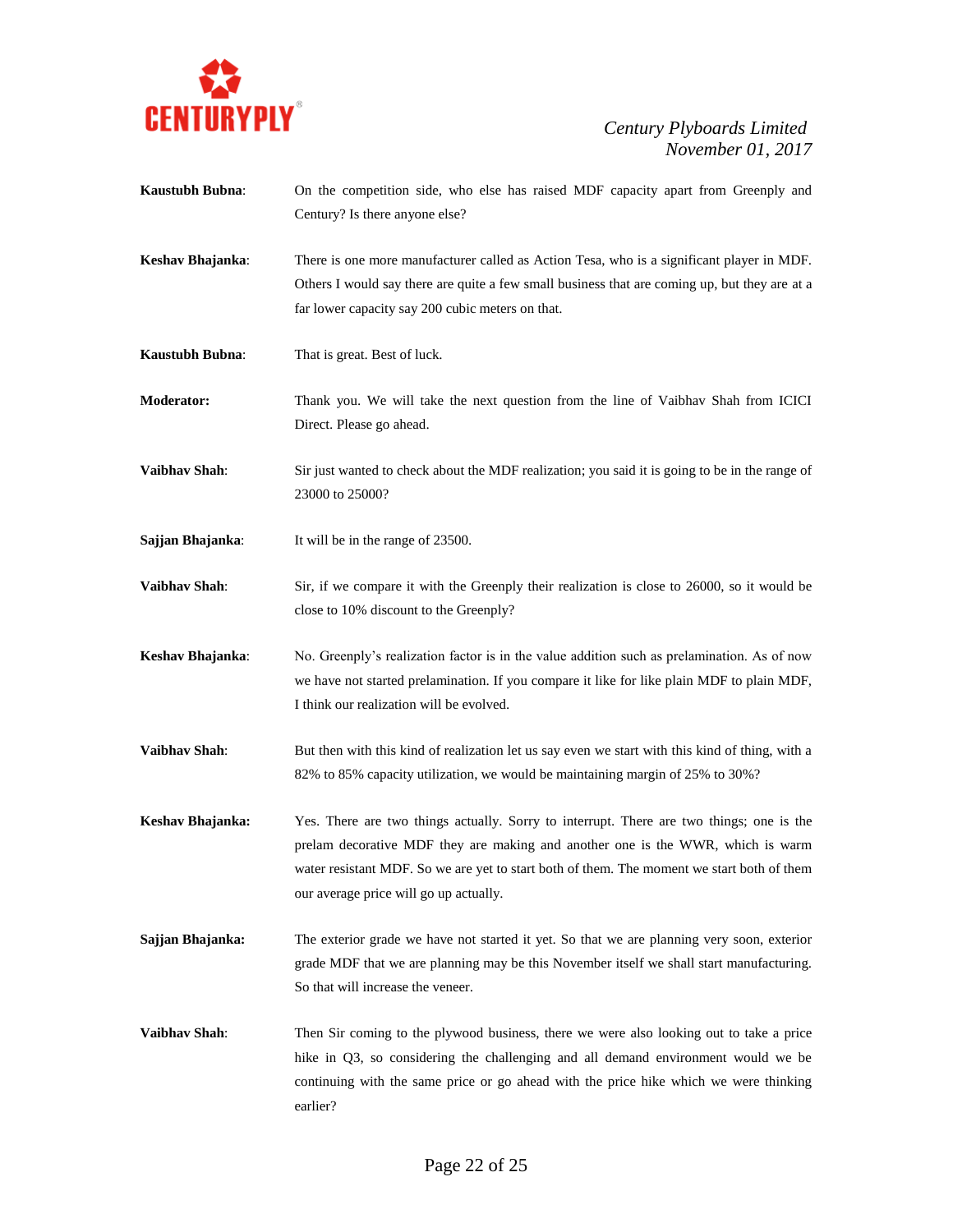

- **Sajjan Bhajanka:** In this kind of a price environment or the market environment is really, really tough to take any price increase. We have adjusted some prices, we have increased by say may be 2% or 1.5% or 2.5% that we have done from area to area already we have done that, but we are not looking at any big price hikes. This is again encouraging maybe a small, small here and there to compensate certain cost increases and all that, but we are not looking at big price ranges at the moment.
- **Keshav Bhajanka:** Our decision to increase price hike in Q3 was based on the fact that the Hazelwood come into play from October 1. Now this brand is getting delayed. We need to review this decision and I do not think we will be taking any significant price increases prior to the April 1.
- **Vaibhav Shah**: Sir, secondly in terms of the raw material in the last quarter, we were mentioning that Myanmar government would start the auction and we would be participating, would that have started or how us the scenario there?
- **Sajjan Bhajanka:** This process is going on in Myanmar and every month they are conducting auctions. They are selling the materials, but it is the material, which is lying with them for the last two years. It is the old material and sometimes if a good lot comes we are buying in the auction also. It enables a good quality. This is just to run the factory. We are not expecting any profit or anything in the yield at the old material so we are expecting from February or March the new cutting materials would start coming to their timber yards, and Myanmar timber enterprise that is the sole government agency, which is doing the auction and conducting and maintaining the timber business. The fresh material auction would start either in February or March.
- **Vaibhav Shah**: Sir, how do we expect the pricing environment for the timber there?

**Sajjan Bhajanka:** Because in India, also some diversion in the US, now they have already diverted to some other veneers like Gaboon veneer, which we are giving from Solomon Island and then many units have closed down in Myanmar which they could not sustain. I think there would be less pressure or demand on the fresh timber, so price would be reasonable.

- **Vaibhav Shah**: Sir thirdly on the laminate business our export realization has come down significant in this quarter, Sir could you please throw some light on that?
- **Keshav Bhajanka:** See there are two factors. Firstly we have also started taking orders of low price laminates, which earlier we were not doing because our new capacities are going to come from January. And exports are not a one-day supply chain. We need to build in those markets in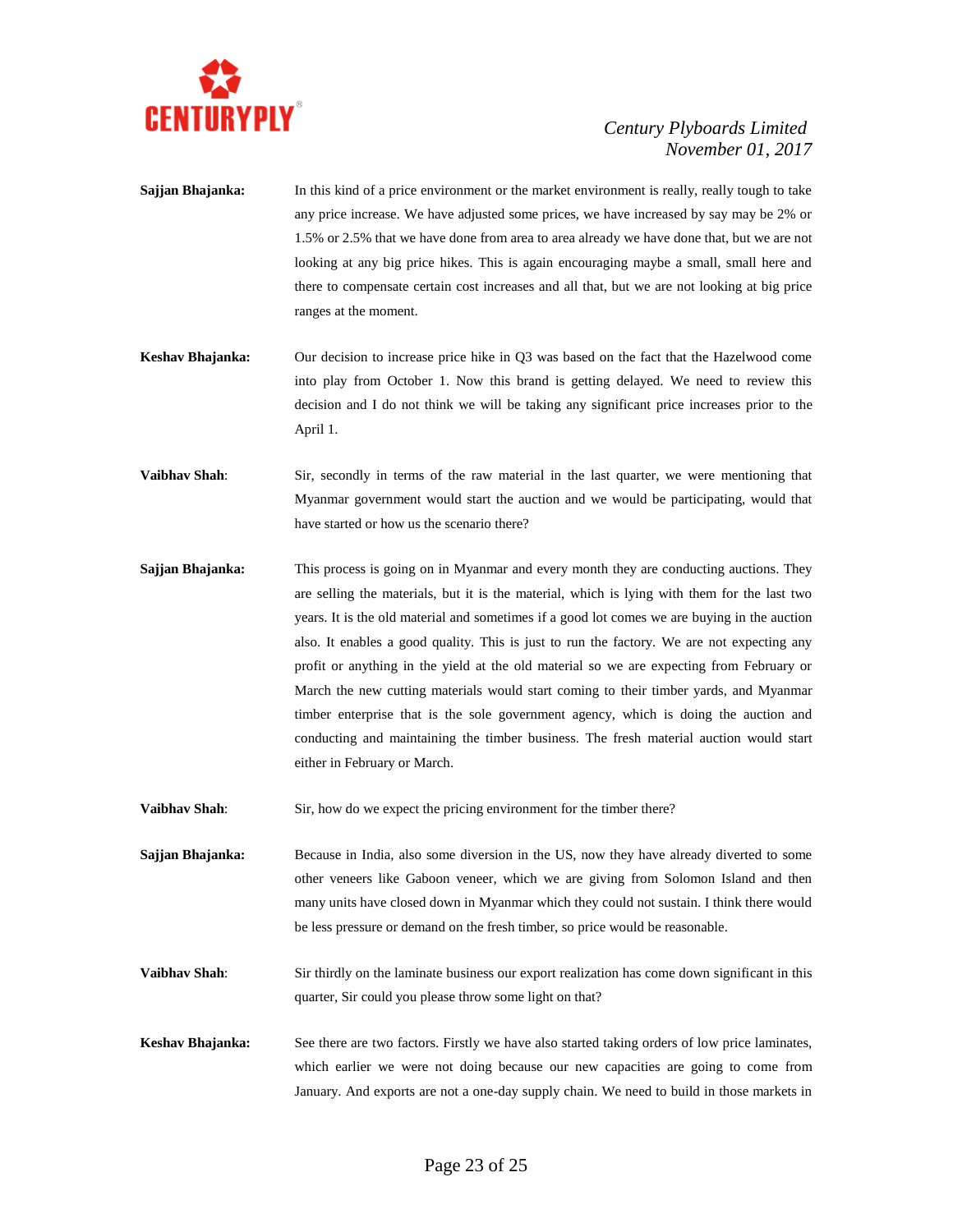

advance. As such we are taking orders for some certain markets such as from Thailand, where we are selling our lower price laminates also and this is something that we are refraining to bringing earlier, but considering our need to increase capacity and the fact that the capacity is coming into play, we have started taking such orders. Secondly, the dollar has come down from last year and I think that has impacted by about 3% to 3.5%.

**Vaibhav Shah**: Thanks a lot Sir.

**Moderator:** Thank you. Ladies and gentlemen we will take the last question. We will take the question from the line of Rajesh Kothari from Alfa-Accurate Advisors. Please go ahead.

**Rajesh Kothari:** Sir just to continue from that last question, if I look at your EBITDA margin in plywood business for the last three years it has been around 17% and in first half it has reduced to 13.4 with second quarter margins of 14%. So what do you think from here on next year all of a sudden there are two scenarios if GST does not get reduced to 18%, that is the scenario one which is the current scenario and second scenario of course if the GST comes down to 18%. So let us assume if the GST does not come down then what kind of margins you would like to give for next year for plywoods sector?

**Sajjan Bhajanka:** So far we are struggling to maintain the margins by this way or that way. So we shall try to keep the margins high. We shall try to keep costs low. We shall struggle, but let us see in all probabilities if GST rate does not come down there will be price hike, and then thereby we shall improve the margins and Myanmar is a certainty is there.

**Rajesh Kothari:** That Myanmar contribution will improve margin by how many BPS?

**Sajjan Bhajanka:** That will reduce our face veneer cost and core cost and Myanmar we have sufficient capacity, so Myanmar that can meet our requirement totally and then 50% surplus will also be there, which we can sell in the market. These are subjective things. We always try to reduce costs, improve the margins and there are challenges in between so we have to overcome that like this discovery of Solomon and standardizing this, this has again reduced our costs, so otherwise earlier our margins were constant, but now are back to almost normal.

**Rajesh Kothari:** Basically in the first half if I look at your volume growth is 4.5 in plywood business and realization is –3.5, so it is more because of the product mix, am I right?

**Sajjan Bhajanka:** Yes. To some extent and now like some costly products, architects we have shifted to Laos because in Laos this timber the premium timber is very cheap. In India it is not available at